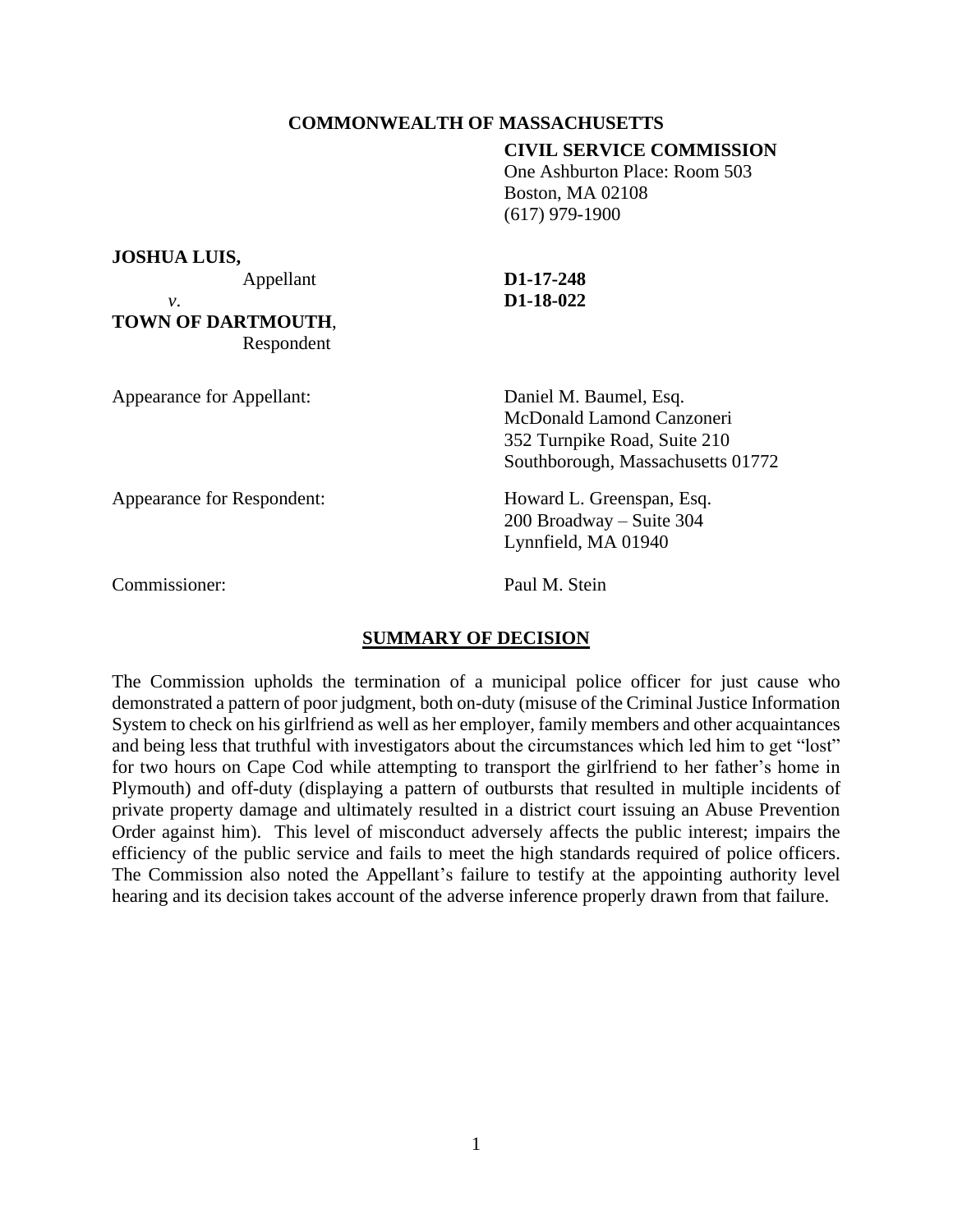#### **DECISION**

The Appellant, Joshua Luis, acting pursuant to G.L. c. 31,  $\S 42 \& \S 43$ , appealed to the Civil Service Commission (Commission) challenging alleged procedural irregularity by, and the decision of, the Town of Dartmouth (Dartmouth), Respondent, discharging him from his tenured position of Police Officer with the Dartmouth Police Department  $(DPD)$ .<sup>1</sup> The Commission held pre-hearing conferences at the UMass School of Law in Dartmouth on January 12, 2018 and February 23, 2018. The appeals were consolidated for full hearing, which was held over six (6) days on June 21, 2018 (Tr.I), June 22, 2018 (Tr.II) and October 26, 2018 (Tr.VI) at that location and digitally recorded; on July 30, 2018 (Tr.III) and August 17, 2018 (Tr.IV) off-site at the Mashpee Police Station; and on September 25, 2018 (Tr.V) via video conference.<sup>2</sup> The full hearing was declared private, with witnesses sequestered. Thirty-five (35) exhibits were received in evidence at the hearing (*Exhs.1 through 19, 22, 25, 26, 30 thru 35, 44, 45A, 45B & 46, 46-1 & 48*); and fourteen (14) documents were marked for Identification (*Exhs.20ID, 21ID, 23ID, 24ID, 27ID thru 29ID, 37ID thru 43ID & 46*). <sup>3</sup> Two (2) post-hearing exhibits was received at the Commission's request and marked (*PH48A & PH49*). The Commission received Proposed Decisions on April 29, 2019. On November 2, 2018, Dartmouth filed a Motion to Reopen Hearing, supplemented by an "Offer of Proof" filed November 16, 2018, which I denied for the reasons stated in the "Appellant's Response and Opposition to Offer of Proof by Town of Dartmouth", filed November 30, 2018. For the reasons stated herein, the Appellant's appeals are denied.

<sup>1</sup> The Standard Adjudicatory Rules of Practice and Procedure, 801 CMR §§ 1.00, *et seq.*, apply to adjudications before the Commission with G.L. c. 31, or any Commission rules, taking precedence.

<sup>&</sup>lt;sup>2</sup>A stenographic record was made of the off-site hearings and the digital recordings were transcribed by the parties and are deemed the official record. If there is a judicial appeal of this decision, the plaintiff in the judicial appeal remains obligated to provide an accurate transcript, satisfactory to the court, to the extent that he/she wishes to challenge the decision as unsupported by the substantial evidence, arbitrary and capricious, or an abuse of discretion. <sup>3</sup> On the first day of hearing, the Appellant filed a Motion in Limine, which I allowed in part and denied in part; Dartmouth's Motion to Admit Prior Recorded Testimony was denied without prejudice and was not renewed. (*Tr.I.1- 11*)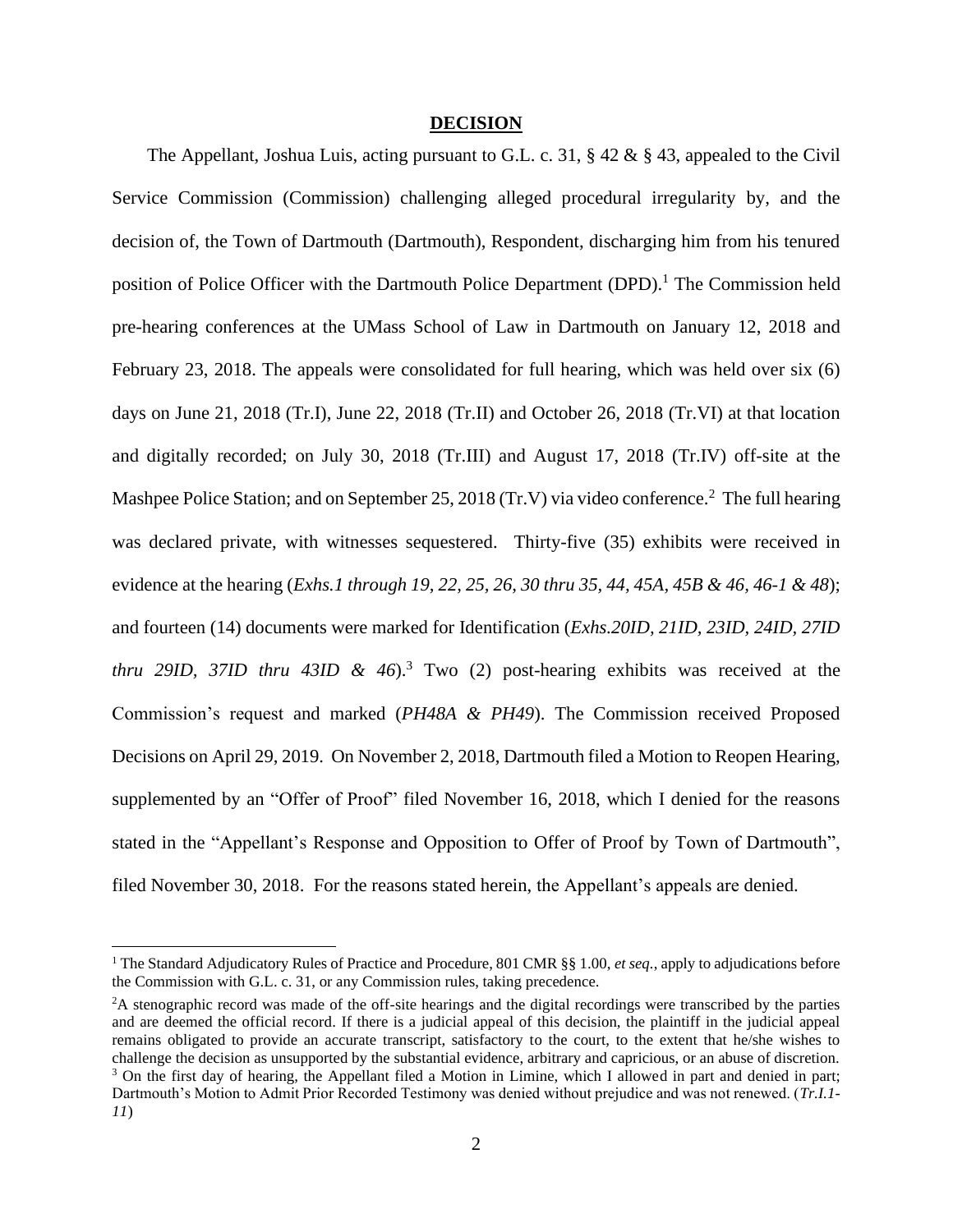# **FINDINGS OF FACT**

Based on the Exhibits entered into evidence and the testimony of the following witnesses:

*Called by Dartmouth*:

- Brian Levesque, DPD Acting Chief of Police
- Shawn Souza, DPD Police Officer
- RD, Appellant's ex-girlfriend
- VD, father of Appellant's ex-girlfriend

*Called by the Appellant:*

- Joshua Luis, Appellant
- Katie Luis, Appellant's Sister
- Sean McGuire, DPD Detective; President, Dartmouth Police Brotherhood
- Craig Pimental, DPD Police Officer
- Katrina Desroches (formerly Katrina Leite), DPD Dispatcher
- Kenneth Almeida, K-9 Officer, Bristol County Sheriff's Office
- Michelle Princi, Patrol Officer, Mashpee Police Department
- Adam Sassone, Patrol Officer, Mashpee Police Department
- John Motta, Friend of Appellant

and taking administrative notice of all matters filed in the case, pertinent law and inferences from the credible evidence, I find the facts stated below.

1. The Appellant, Joshua Luis, is a life-long resident of Dartmouth. He is a graduate of

Dartmouth High School and holds an associate's degree from Bristol Community College.

(*Exh.31; Tr.VI:7,20 [Appellant]*)

2. Prior to August 2015, the Appellant worked about four (4) years for the Bristol County

Sheriff's Office as a Correction Officer, working a 4:00 PM to Midnight shift. (*Exh.31;Tr.II:218-*

*232 [Almeida];Tr.VI:19-20 [Appellant]*)

3. In August 2015, the Appellant was appointed by the Dartmouth Select Board (DSB),

theDPD's appointing authority, as a full-time permanent DPD Police Officer. He held that position without prior discipline until he was terminated in November 2017 after proceedings which are the subject of these appeals. He worked a "four  $\&$  two" (four shifts followed by two days off)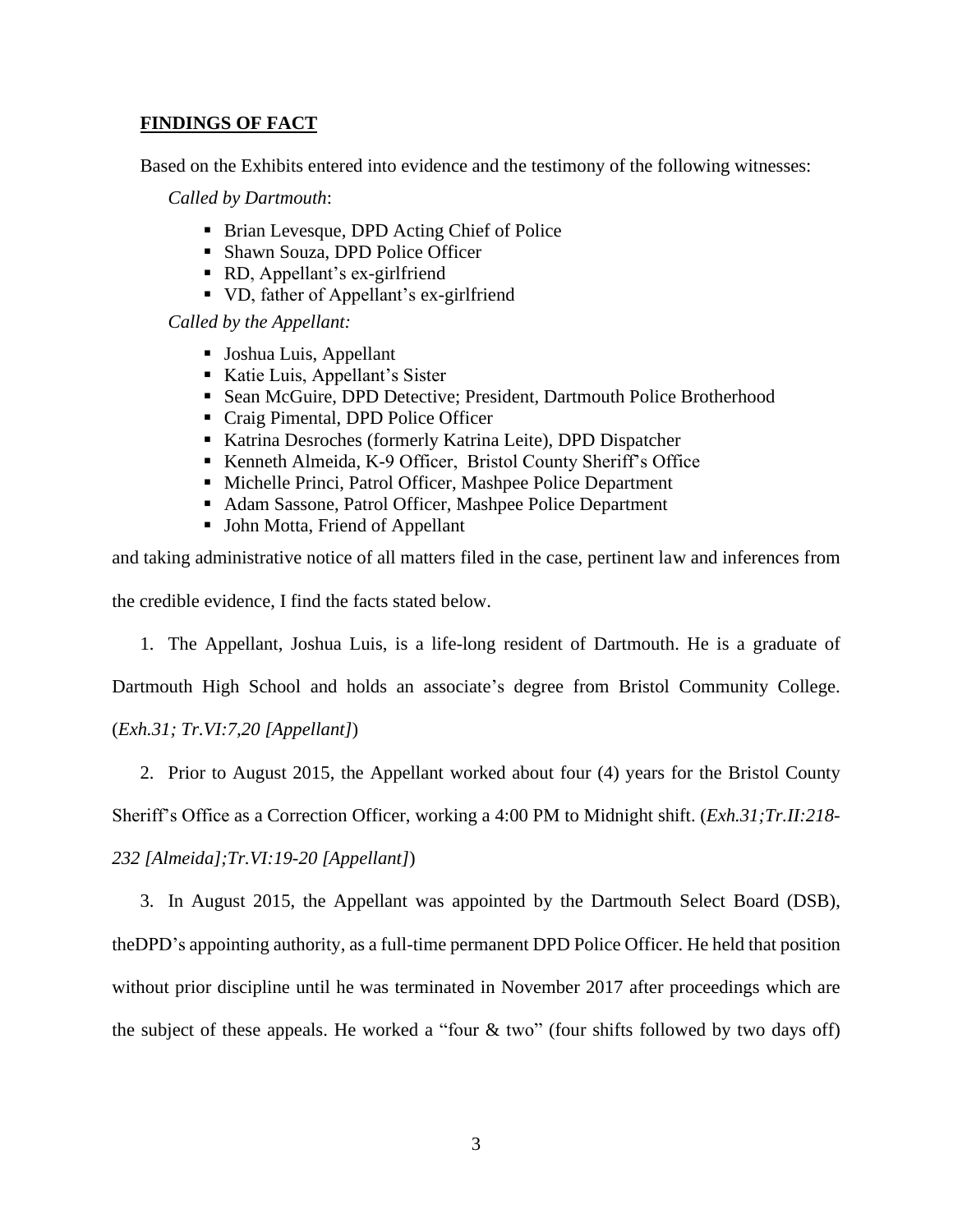starting on the 4:00 PM to Midnight shift and later working the Midnight to 8:00 AM shift. (*Exs.1 through 6 & 31; Tr.VI:19-21 [Appellant])*

4. In December 2016, former DPD Chief Robert Szala employed retired Carver Police Chief Arthur A. Parker, Jr. to conduct an independent investigation into allegations of on-duty and offduty misconduct by Officer Luis. Chief Szala assigned DPD Deputy Chief (now Acting Chief) Brian Levesque as Chief Parker's point of contact. (*Exh.6; Tr.II:65 [Levesque]*)

5. As the allegations included claims against Officer Luis for domestic abuse, he was placed on paid administrative leave pending the completion of the investigation. (*Exhs 6 &10)*

6. On May 10, 2017, after interviewing Officer Luis and more than a dozen other witnesses, as well as a review of multiple documents, Chief Parker submitted a 67-page report which concluded that Officer Luis should be terminated. (*Exhs. 6 - 19, 25, 30 - 36, 44, 45*) 4

7. By letter dated June 16, 2017, the Select Board notified Officer Luis that a hearing would be held on July 20, 2017 before a designated hearing officer to determine if there was just cause to impose discipline up to and including termination for alleged misconduct enumerated in ten charges in the letter (later amended to include an  $11<sup>th</sup>$  charge). (*Exh.1*)

8. The hearing was continued by agreement and held on August 25, 2017 and September 5, 2017. Both parties were represented by counsel. Officer Luis declined to testify. (*Exh.2*)

9. On November 20, 2017, the hearing officer submitted a report to the Select Board, finding seven (7) of the eleven (11) charges were sustained (Charge  $#1 -$  Sexual encounter with RB while on duty; Charge #2 and Charge #3– Wanton destruction of property; Charges #4 & #5 – Assault and Battery; Charge #8 – Kidnapping; Charge #9 – Unauthorized use of CJIS system.

<sup>4</sup> Chief Parker's investigation also included documents from third parties and interviews of persons who were not called to testify at the Commission hearing, which were marked for identification but not received in evidence over objections of the Appellant that I sustained. *See Exhs. 20ID, 21ID, 23ID, 24ID, 27ID, 28ID, 29ID, 37ID through 42ID*. One document proffered by the Respondent (a DPD interview with VD) was withdrawn.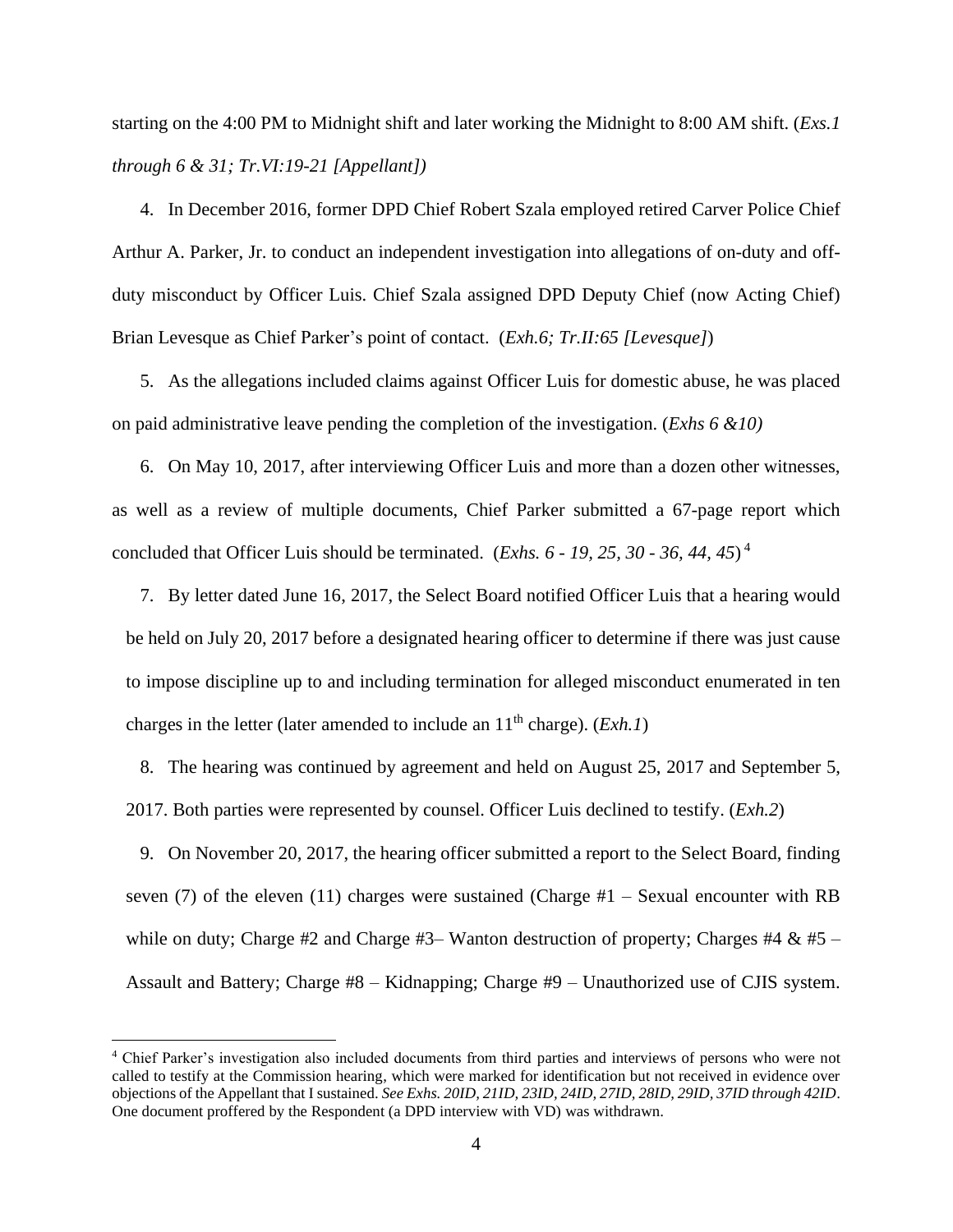One charge was sustained in part (Charge  $#10 -$  Untruthfulness).<sup>5</sup> Based on the sustained charges, the hearing officer concluded that: "Officer Luis's conduct, when viewed in totality, supports a conclusion that it would be inappropriate for him to continue as a police officer in the Town of Dartmouth" and that "there is just cause to terminate him for this misconduct." (*Exh.2*)

10. On November 27, 2017, at a meeting attended by Officer Luis, the Select Board went into executive session and "voted unanimously [5-0, on a roll call vote] to adopt the Hearing Officers [sic] recommendation to terminate Officer Joshua Luis." At the public meeting which followed, on advice of Labor Counsel, the Select Board confirmed the vote taken in executive session, and "unanimously voted to accept [the hearing officer's] report" and "unanimously voted to accept the Hearing Officers [sic] recommendation for disciplinary action *due to misconduct on duty*." *(Exhs 4 & 5*) (*emphasis added*); *Tr.VI:24-32 [Appellant]*)

11. By letter dated November 28, 2017, signed by the Dartmouth Town Administrator, Officer Luis wasinformed that the Select Board "accepted" the report of the hearing officer and "adopted his findings . . . and recommendation to discharge you from the Towns [sic] Police Department." The letter informed him of his right of appeal to the Commission. The signature lines for the members of the Select Board to sign the letter were blank. (*Exh.3*)

12. The November 28, 2017 termination letter listed all eight (8) charges sustained by the hearing officer as the reasons for termination. These charges included five (5) charges of onduty misconduct: Charge #1 – on-duty sexual misconduct; Charge #4 & Charge #5 – assault and battery and unauthorized use of Taser; Charge #9 – Unauthorized use of CJIS system; and Charge #10 – Untruthfulness during internal affairs interview. Three (3) charges cited in the November

<sup>&</sup>lt;sup>5</sup> Three charges were not sustained (Charges #6 & #7 – Kidnapping; Charge #11 – Failure to have license to carry a firearm).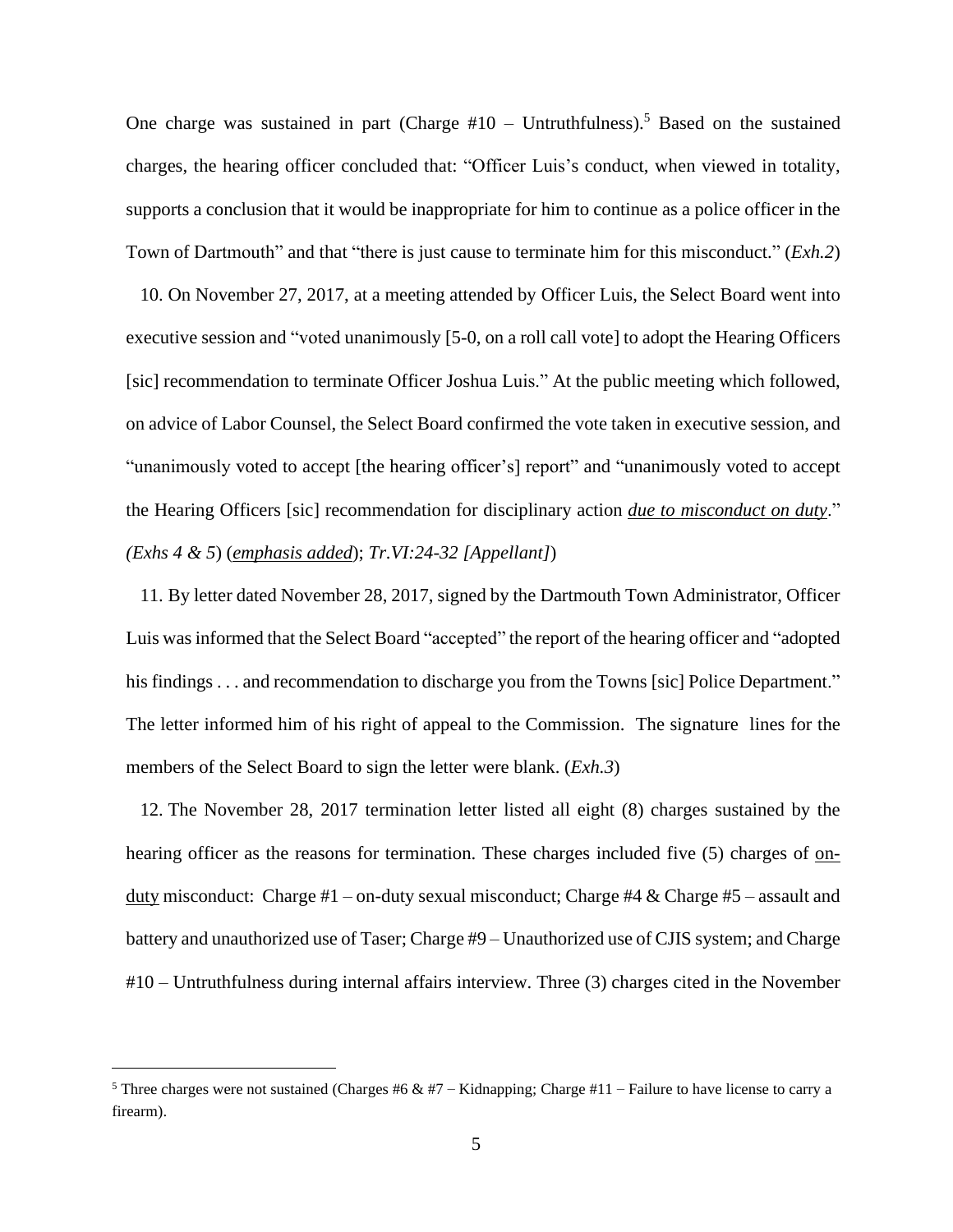28, 2017 termination letter involved off-duty misconduct: Charge #2 & Charge #3 – wanton destruction of property; and Charge #8 – Kidnapping. (*Exh.3*)

13. On December 6, 2017, the Appellant timely appealed to the Commission on the grounds that Select Board members lacked just cause for discharging him as a DPD Police Officer and that they failed to comply with the procedural requirements of G.L. c. 31. (*Claim of Appeal, D1- 17-248*)

14. By letter dated January 15, 2018 (which the Appellant received on January 28, 2018), the Select Board issued a second letter to Officer Luis "to confirm that the Board of Selectmen (sic) voted to terminate your employment as a Dartmouth Police Officer as of November 27, 2017, at a meeting in which you were present." The letter restated that the Select Board "adopted the findings of fact" contained in the hearing officer's report. (*Exh.4; Claim of Appeal, D1-18-022*) 6

15. Following his receipt of the Select Board's January termination letter on January 28, 2018, the Appellant filed a second timely appeal to the Commission. (*Claim of Appeal, D1-18-022*)

16. On February 8, 2018, the Appellant filed a Motion for Summary Decision in CSC No. D1- 17-048, seeking the Appellant's immediate reinstatement for the alleged procedural violations, which the Respondent opposed. By Procedural Order, I deferred a decision as to whether the November 2017 termination notice or the January 2018 notice established the date on which the Appellant's termination became effective. (*Exh.5; Procedural Order dated March 2, 2018*).

The Personal Relationship between Officer Luis and RD

<sup>6</sup> The January 22, 2018, DSB meeting minutes contain a reference under "New Business" to "Re-affirmation of Joshua Luis Termination from Police Dept. The Board is asked to sign this letter confirming their decision from an earlier meeting", which I infer was the vote taken on November 27, 2017. The minutes do not reflect that the DSB took another vote on January 22, 2018, but the termination letter dated January 15, 2018 (which I infer was the letter presented to the DSB at that meeting and which Officer Luis received on January 28, 2018), bears the signatures of four of the five DSB members present on November 27, 2017, being all four members present at the January 22, 2018 meeting. (*Exhs.4 & 5; Tr.VI:24-39, 167-169 [Appellant]*)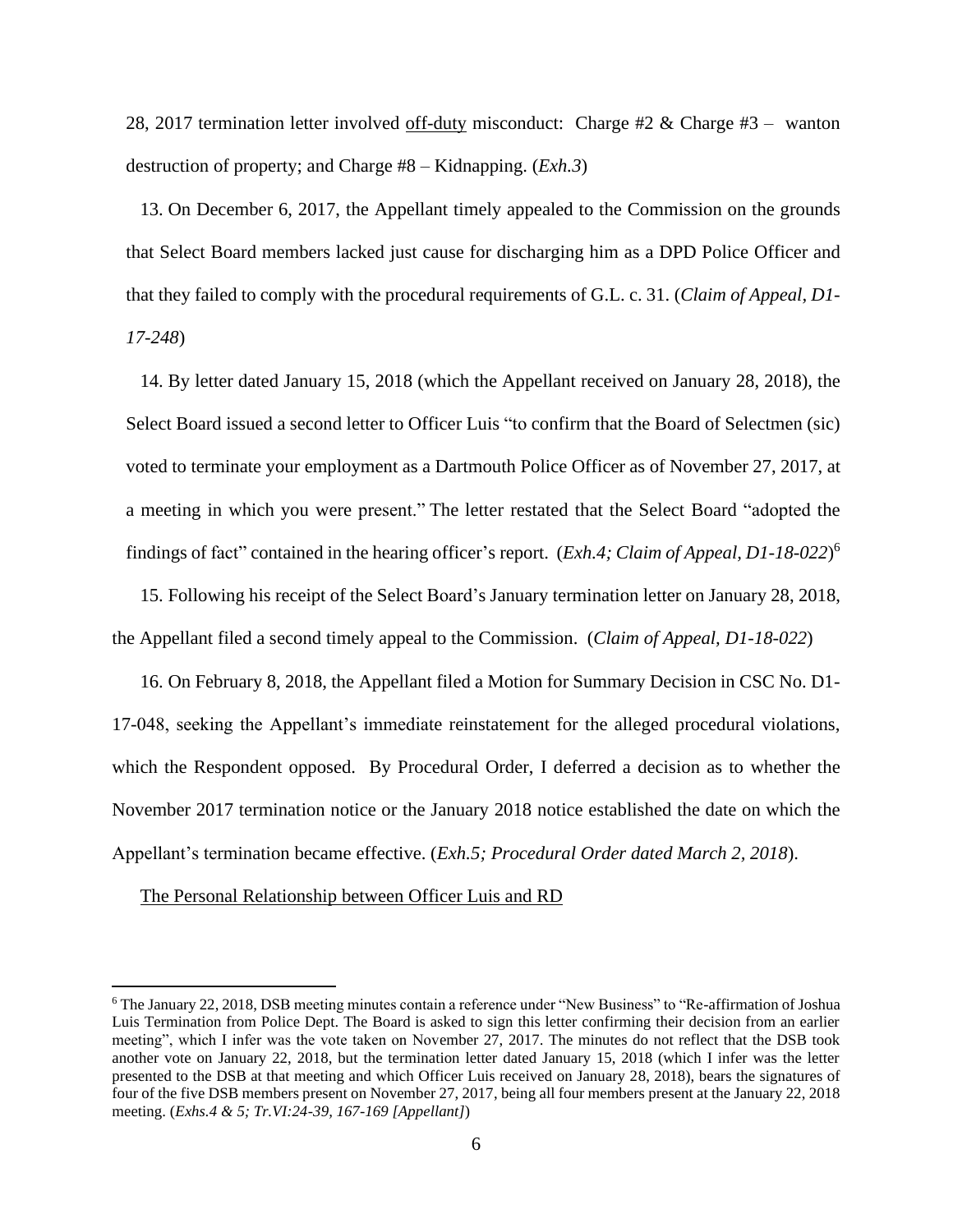17. Soon after he became a DPD Police Officer in August of 2015, Officer Luis met RD through his sister, Katie, at a restaurant in Fairhaven MA, where both women then worked as bartenders. RD and Officer Luis began a dating relationship shortly thereafter. (*Exhs.31 through 33, 36 & 46-1; Tr.I:45-46 [RD]; Tr.VI:20-21 [Appellant]*) 7

18. When their relationship began, Officer Luis resided in Dartmouth, staying mostly with his parents or grandparents. RD lived in Plymouth with her father, VD. (*Exhs.31 & 32; Tr.V:7[VD]; Tr.VI:21 [Appellant]*)

19. In or about October 2015, RD moved to Dartmouth to be closer to UMass Dartmouth where she was an undergraduate. For approximately five months, she rented a room from Shawn Souza, a DPD police officer whom she had met a few years earlier. (*Exhs.32 [Desroches] & 33 [Souza]; Tr.I:14,34 [Souza]; Tr.VI:23-24 [Appellant])*

20. Officer Luis began to visit regularly with RD at Officer Souza's home. The three of them also started to socialize together, along with DPD dispatcher Katrina Leite (now Katrina Desroches), who had known Officer Souza since middle school. (*Exhs.31 through 36; Tr.I;36-37 [Souza];Tr.I:44-46 [RD]; Tr.2:172-176 [K. Luis]; Tr.II;192-202 [Desroches]*)

21. Officer Souza sometimes heard "loud talk" coming from RD's room when Officer Luis was visiting but never saw bruises or marks on either of them. He never suspected physical abuse by either of them. (*Exh.33 [Souza]; Tr.I:25[Souza]*)

22. Dispatcher Leite (Desroches) socialized with RD, Katie, Officer Luis and, at times, also Shawn Souza, as often as several times a week. She noticed that "RD would drink a lot" and her

In June of 2016, RD left the restaurant where she had worked with Katie to take a job as a bartender at another Fairhaven restaurant. She left that job in 2017. At the time of the Commission hearing, RD was working as a personal care attendant (PCA) and as a bartender at a sports bar in South Dartmouth. (*Exhs.32 {RD &.46-1 [RD}; Tr.I:44-45 135-135 [RD]***)**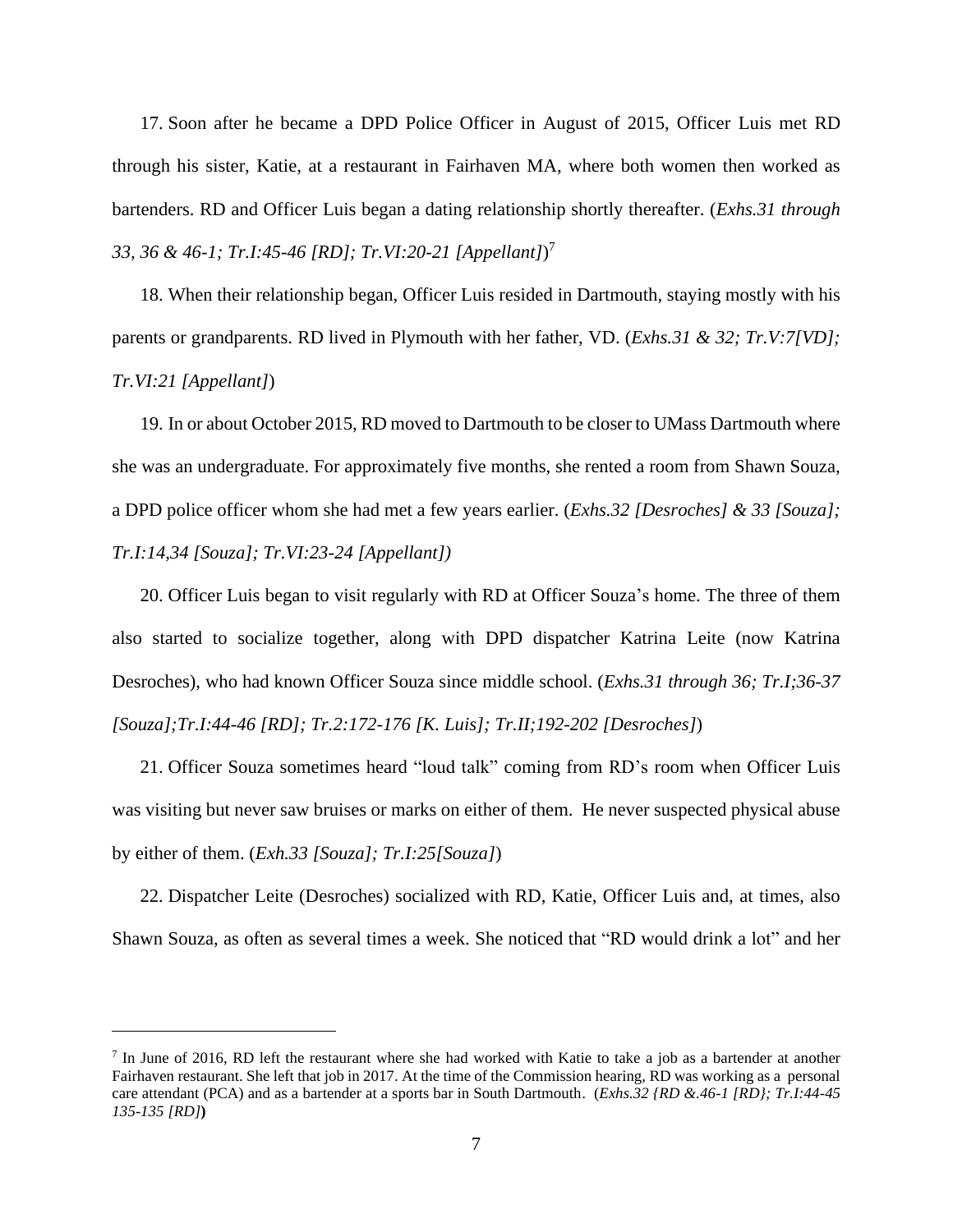drinking would alter her demeanor. She heard RD twice say that if Officer Luis left her, she would call his Chief and claim physical abuse. (*Exh.34; Tr:II;202-209]*)

23. Dispatcher Desroches stopped socializing with RD as a result of an incident that occurred around Valentine's Day in February 2016. She was with RD and Officer Luis's sister Katie at the bar where RD and Katie worked. Also present was another female DPD officer. RD had been drinking heavily and was "getting really crazy." (*Exh.34[Desroches]; Tr.II:210-211 [Desroches]*).

24. Katie and Officer Luis also regularly saw RD under the influence in their presence. They also both described the same significant negative change in RD's behavior when she was drinking. Katie stopped socializing with RD a few months after Dispatcher Desroches did and for the same reasons, i.e., RD's drinking and behavior. (*Exhs.31[Appellant] & 36 [K. Luis]; Tr.II:176-181 [K. Luis]); Tr.VI:54-57,65-68 [Appellant]*) <sup>8</sup>

25. In March 2016, Officer Luis and RD began living together, initially renting an apartment on Oesting Street in New Bedford. One of RD's brothers also lived with them at Oesting Street during the summer of 2016. (*Exhs.31[Appellant], 32[RD] & 46-1; Tr.I:46[RD]*)

26. In mid-September, after an argument with Officer Luis, RD left Oesting Street to stay with a brother in Coventry, RI for a week or two. In October 2016, she moved back in with Officer Luis at an apartment on Stephens Street in New Bedford which they had arranged to rent prior to the argument in September. (*Exh.46-1,p.103[RD]; Tr.I:59-60[RD]; Tr.VI:61 [Appellant]*)

27. The relationship ended in December 2016 after an argument that started when Officer Luis was away watching a football game and RD suspected that he was seeing another woman. Officer

<sup>8</sup> During the time RD and Officer Luis were dating, RD took a prescription stimulant medication on a daily basis which, when mixed with alcohol, tends to reduce the effects of the medication and leads to the perception that the effects of alcohol are not as severe, leading to "over-drinking" and other potentially dangerous side effects, all of which RD acknowledged she knew. The symptoms described by Officer Desroches (and others) above are consistent with these undisputed known side effects of mixing the two substances. (*Exh..46-1,pp.110-112[RD];Tr.I:69-70,82- 85[RD];Tr.VI:54-57[Appellant])*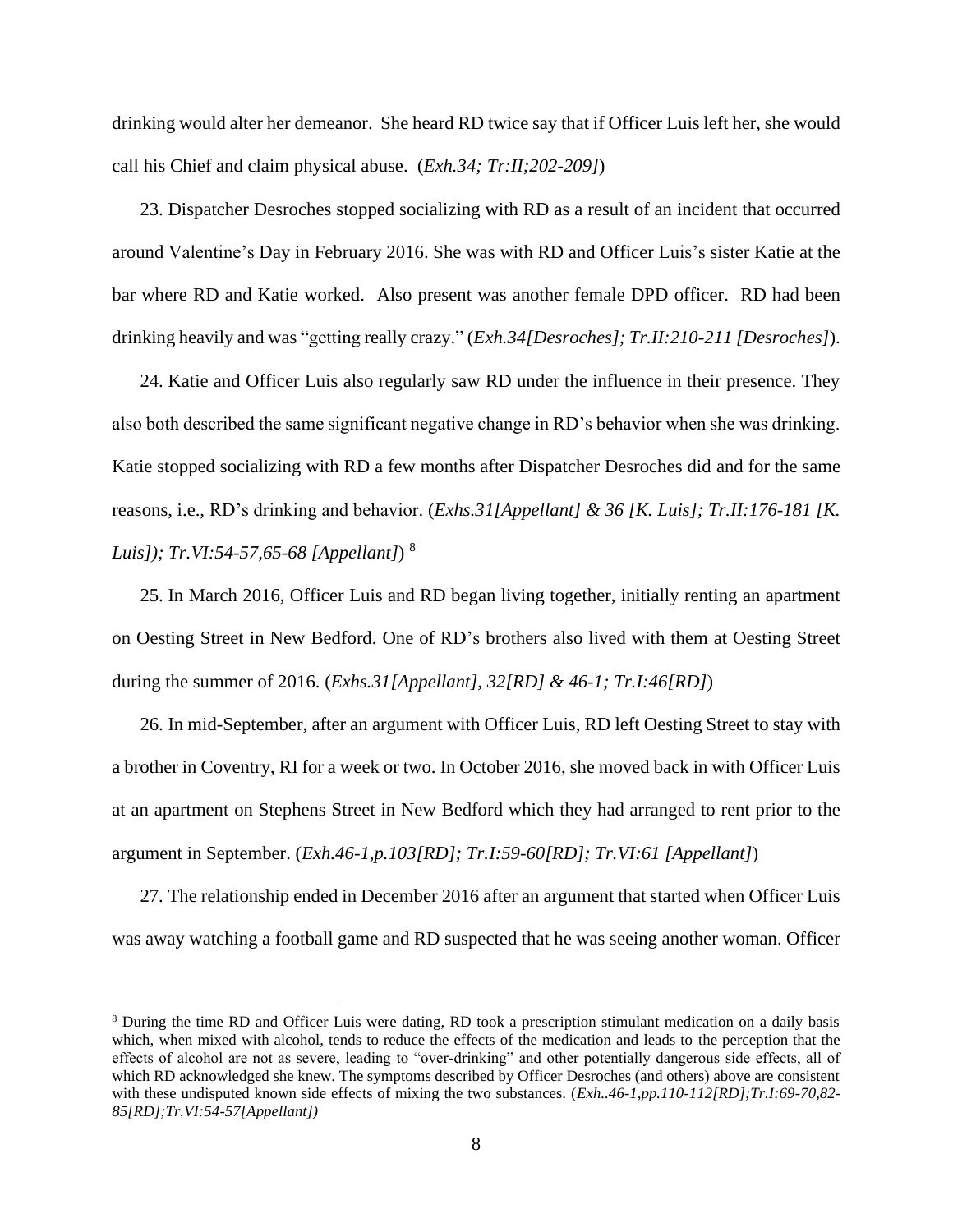Luis went to stay with a friend and both RD and Officer Luis sought emergency 209A restraining orders. After both parties appeared in court, the restraining order against Officer Luis was continued for a year (as modified to permit Officer Luis to carry his duty weapons) and the restraining order against RD was dismissed. (*Exhs.2, 7 through 9; PH49; Tr.I:122-123 [RD]; Tr.II:157-170 [Motta];Tr.VI:61-61, 121-122 [Appellant]*)

28. The December 2016 incident is what caused the DPD to place Officer Luis on administrative leave and to initiate the investigation that ultimately resulted in his eventual termination on charges based on his conduct leading up to, but not including, the December 2016 incident. (*Exhs.2 through 4, 7 through 10, 32, 46-1 & PH.49*)

# Evidence Regarding Charge #1 – Sexual Encounter with RD While On Duty

29. Officer Luis occasionally exchanged text messages containing romantic and sexual content with RD during down-times when was working the Midnight to 8:00 AM shift, which he described as the slowest shift. He also admitted that he stopped to see RD for meals before and during his shift, as well as briefly visit during down-time on his shifts, consistent with what Chief Levesque confirmed was permitted. He could not provide specific dates that he went to see RD, but he vigorously denied ever having sex with RD while on duty as charged. (*Exhs.12 through 14, 31 & 33; Tr.II:80-83, 105 [Levesque]);VI:10-11, 42-44, 100-112 [Appellant]*)

30. Dartmouth relies on one text exchange between Officer Luis and RD to support the charge that they had sex while he was on duty on January 7, 2016. The exchange begins with an undated, partially cut-off text from RD which refers to having just had sex to which Officer Luis replied: "I have to keep cooling off otherwise I get all horny and then you have to go to work.... I would *have had sex with you until I had to go to work*." (*emphasis added*) (*Exh.12*)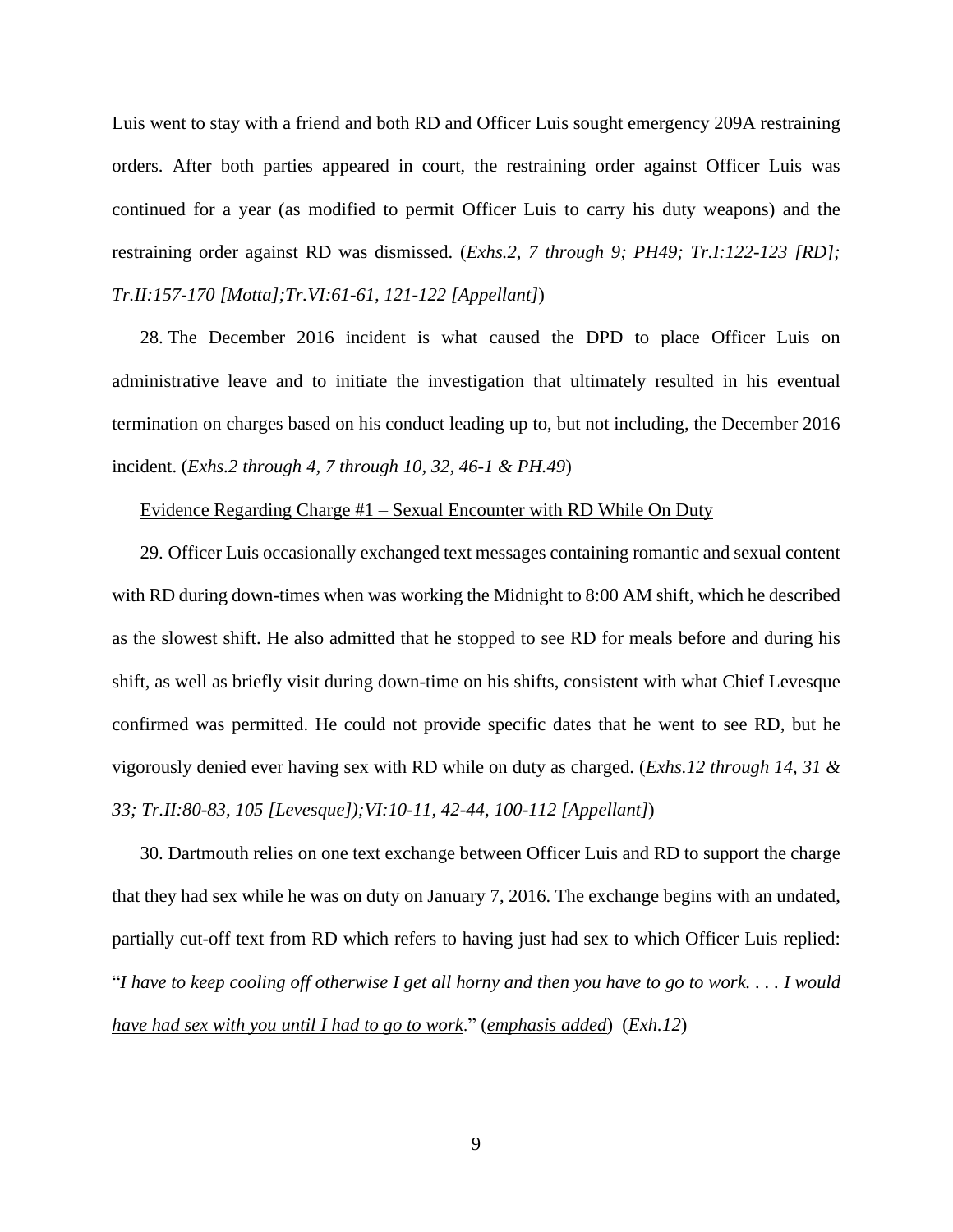31. RD then texted Officer Luis (time stamp 12:17 AM 1/7/16) with another reference to having sex to which Officer Luis replied at 12:28 AM, acknowledging her text and stating "I'm going to have to come over tonight and have sex with you while on patrol. Lol". And then: "Babe call me." RD responded at 12:38 AM stating: "If you 'show up' – a beer and fireball would be appreciated." There were no further exchanges until 2:39 AM when RD again texted Officer Luis and received a reply that is not date stamped. (*Exh.12*).

32. I have carefully reviewed the limited information contained in the trail of the text messages above, as well as other text messages between RD and Officer Luis on January 6 and 7, 2016, that were introduced into evidence, together with the DPD police logs for January 6 and January 7, 2016. I find that the messages place Officer Luis at the Souza residence some time during the afternoon of January 6, 2016 (fixing a broken door, about which more below), that he left for his scheduled shift prior to Midnight on January 6, 2016 (specifically mentioning his appreciation for RD "packing dinner" for him). He also left for his scheduled shift on January 7, 2016 prior to Midnight, as the texts which precede the ones shown for January 7, 2016 (Exh.12) must have begun sometime before Midnight and after he left the Souza residence. The only other documented evidence of his activities on January 7, 2016 are a property check at approximately 2:30 AM and several CJIS queries beginning at 2:53 A.M. (*Exhs.11 through 15 &PH48A*) 9

## Evidence Regarding Charges  $\#2 \& \#3$  – Felonious Destruction of Property

33. The first charge of felonious destruction of property over \$250 relates to damage that Officer Luis caused to Officer Souza's home "sometime in January of 2016". One incident can be placed to a date on or shortly before January 6, 2016, at which time Officer Luis pushed the closet

<sup>9</sup> Log entries are made by the dispatcher on duty and are not typically entered in "real time". The DPD's cruisers were not equipped with GPD tracking/recording devices at the time. (*Tr.VI: 48-49 [Appellant]*)*.* See email dated 6/18/21 from Respondent's counsel [confirming status of GPD in cruisers].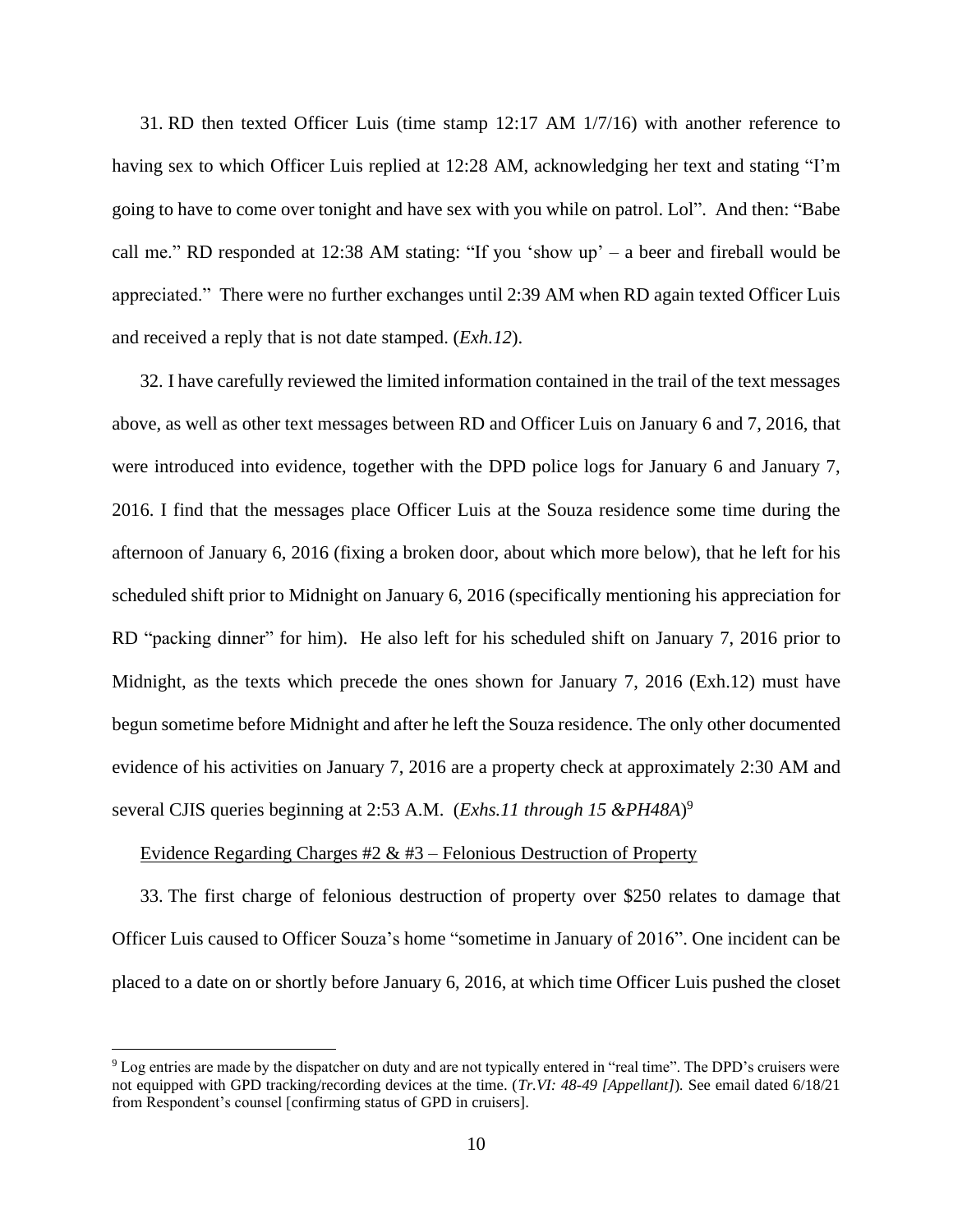door in RD's room off its track. As noted above, a text message from Officer Luis showed that he repaired the door during the afternoon of January 6, 2016. No evidence was introduced to establish that there was any monetary damage caused by this incident. (*Exhs.32[Appellant] & 33[Souza]; Tr.I:15-25, 34-38 [Souza];Tr.I:131-132 [RD] ;Tr.VI:41-48[Appellant]*)

34. The other alleged felonious destruction of property involved damage, also probably on or about January 6, 2016, to a wall in RD's upstairs room and to a wall on the first floor. Officer Luis admitted that he had been arguing with RD and, after she departed, he punched the first-floor wall on his way out.<sup>10</sup> The evidence is inconclusive as to exactly what physical damage Officer Luis actually caused and no monetary value was placed on the damage. Officer Luis repaired the damage to both walls at his personal expense (with a repair kit and approximately \$10 worth of spackling). He apologized to Officer Souza and paid him an extra 500 dollars to cover a month of RD's rent. (*Exhs. 32 [Appellant] & 33 [Souza]; Tr.I:15-25, 34-38 [Souza]; Tr.I:131-132 [RD];Tr.VI:41-48[Appellant]*)

#### Charges #4  $\&$  #5 – Assault and Battery on January 19, 2016

35. Dartmouth charged Officer Luis with an assault and battery on RD while on duty on January 19, 2016, and then an assault with a dangerous weapon by pointing a Taser at her. (*Exhs. 3 & 9*)

36. The assault and battery charges are based on RD's account of an incident at the Souza home, which she described as a time when Officer Luis first pushed her to the floor and, subsequently, aimed a Taser at her while she was seated in her bed. She was unable to specify the date of this alleged incident, first pinpointing it to one of two dates in early January 2016 and later

 $10$  Officer Luis claims the damage in the bedroom occurred around the same time, during RD's request for physically aggressive sex, and in connection with which he says he apologized for "laying hands on" her as part of an otherwise mutually affectionate text exchange on January 6, 2016. Although the text messages are ambiguous, I find his testimony credible. (*Exh.14;Tr.VI:96-97.116-119{Appellant]*)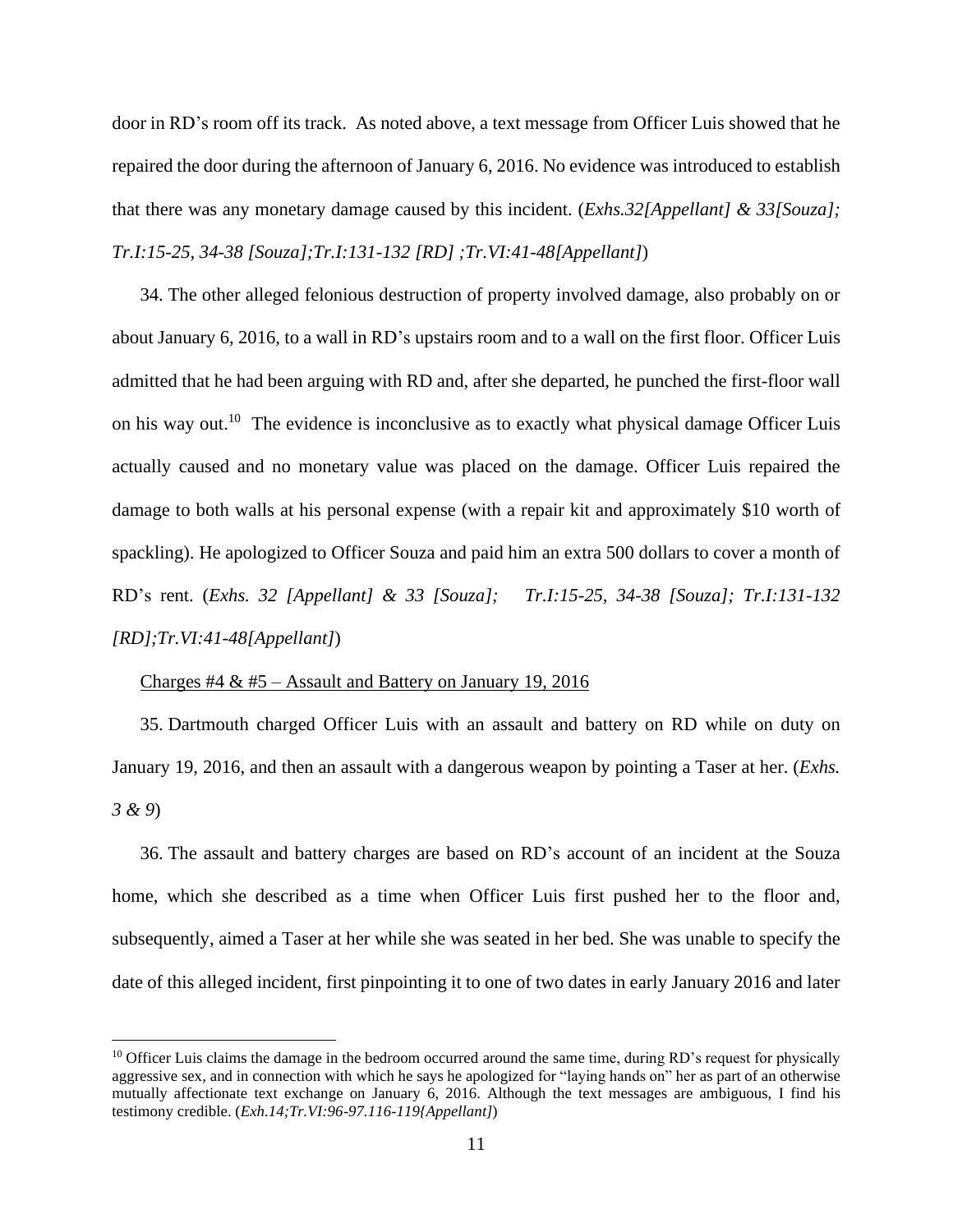recalling that it must have been much later, after they returned from a trip to Texas on or about January 17, 2016. She described seeing a red light, but not a white light, when Officer Luis pointed the Taser and she hid under her bed covers until the Taser was turned off. (*Exhs.32 [RD] & 46-1, pp.7 & 97 [RD];Tr.I:55-56 [RD]*)

37. Officer Luis worked the Midnight to 8:00 AM shift on January 19, 2016. He responded to six calls for service during his shift. His first response was a property check at approximately 1:00 AM and his next call was a residential burglar alarm to which he was dispatched at 3:12 AM and cleared at 3:25 AM. He did a CJIS query at 1:38 AM and two more after 5:30 AM (*Exhs.18 & PH48A)*

38. All officers must carry a Taser on duty, which they check out each shift and return to the "Taser pool" (15 to 18 devices), and I infer that Officer Luis carried a Taser during his January 19, 2016 shift. Eight or more Tasers could be out at any given time, depending on the number of officers on patrol. (*Tr.II:49-52 [Levesque];Tr.II:125-130 [Pimental]*)

39. At the time, the DPD did not assign a specific Taser to a particular officer and maintained no record of which officer checked out which Taser on any given shift. (*Tr.II:49-53, 97 [Levesque];Tr.II:135,155-156 [Pimental]*)

40. The DPD maintains a log that records "Armed" every time a Taser is turned on ready for use; records "Trigger" every time the trigger is pulled, and records "Safe" when the Taser is shut off. (*Exhs.22 & 26; Tr.II:52-53 [Levesque]; Tr.II:127-135[Pimental])*)

41. When a Taser is "Armed", a visible white light comes on that illuminates the target which is "impossible to miss". A small red "aiming" laser directed at the point of impact is visible on the target but, under normal atmospheric conditions, is not visible to the target. (*Tr.II:92-93 [Levesque];Tr.II:127-139[Pimental]*)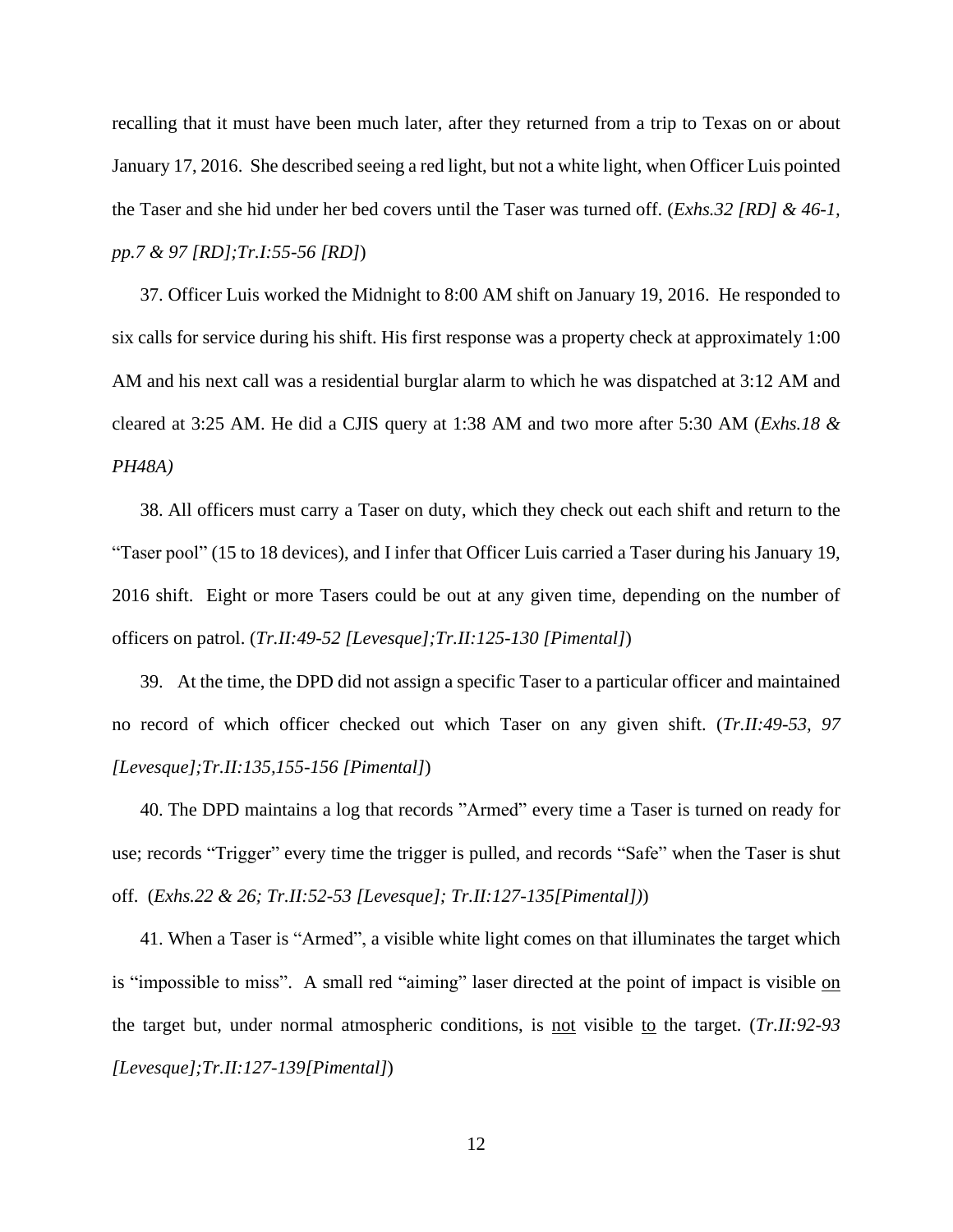42. Officers are expected to check the operation of their Taser after checking out the device at the commencement of a shift. Sometimes an officer does not test the Taser for an hour or more into the shift, depending on the length of roll call and the activities an officer performs at the police station before going on patrol. For example, the DPD Taser Log for January and February 2016, shows a taser test on the Midnight shift as late as 02:21 AM on January 2, 2016, and another at 01:02 AM on January 21, 2016. (*Tr.II:51 [Levesque]; Tr.II:128-157 [Pimental]*)

43. The DPD Taser Log indicates that a DPD Taser was "Armed" at 1:55:24 AM on January 19, 2016 and, three seconds later, at 1:55:27 AM, returned to "Safe" mode. As indicated above, Officer Luis was required to carry a Taser while on duty, but nothing in the log or other DPD records can tie this Taser event to Officer Luis or any other DPD officer. (*Exhs.22 & 26; Tr.II:49- 53, 97 [Levesque];Tr.II:135,155-156 [Pimental]*)

44. Officer Luis is not certain if he visited RD on January 19, 2016, but denies assaulting her.

He is certain that he never pointed a Taser at her. (*Ex.31[Appellant];Tr.VI:50-54 [Appellant]*)

#### Charge #8 - Kidnapping

45. On January 7, 2016, Officer Luis "went out that night" with RD and "she [got] pretty drunk." RD wanted to go to Plymouth to see her father (VD) but she was too intoxicated to drive. Officer Luis and RD left together sometime in the early morning hours of January 8, 2016. (*Exhs.31[Appellant];32[RD];&36[K.Luis];Tr.II:185-187[K.Luis];Tr.VI:.66-70 [Appellant]*). 11

46. RD has her own version of her condition, claiming that she went out with Officer Luis and his sister (and maybe others) that night and frequented several bars (whose names she did not

<sup>&</sup>lt;sup>11</sup> At the Commission hearing, Officer Luis and his sister gave a different version of how they wound up at the night club, claiming that Katie had been at the club with friends of her own, had seen RD with her boss from another club (where RD did not start working until the summer of 2016), and called her brother to retrieve RD. For reasons I explain in my analysis, I do not credit this *post hoc* explanation over how Officer Luis, his sister and RD all initially described the event during their investigative interviews. (*Exhs.31, 32 & 36; Tr.I:145-146 [RD]; Tr.II;183-184 [K.Luis];Tr.VI.64-65{Appellant])*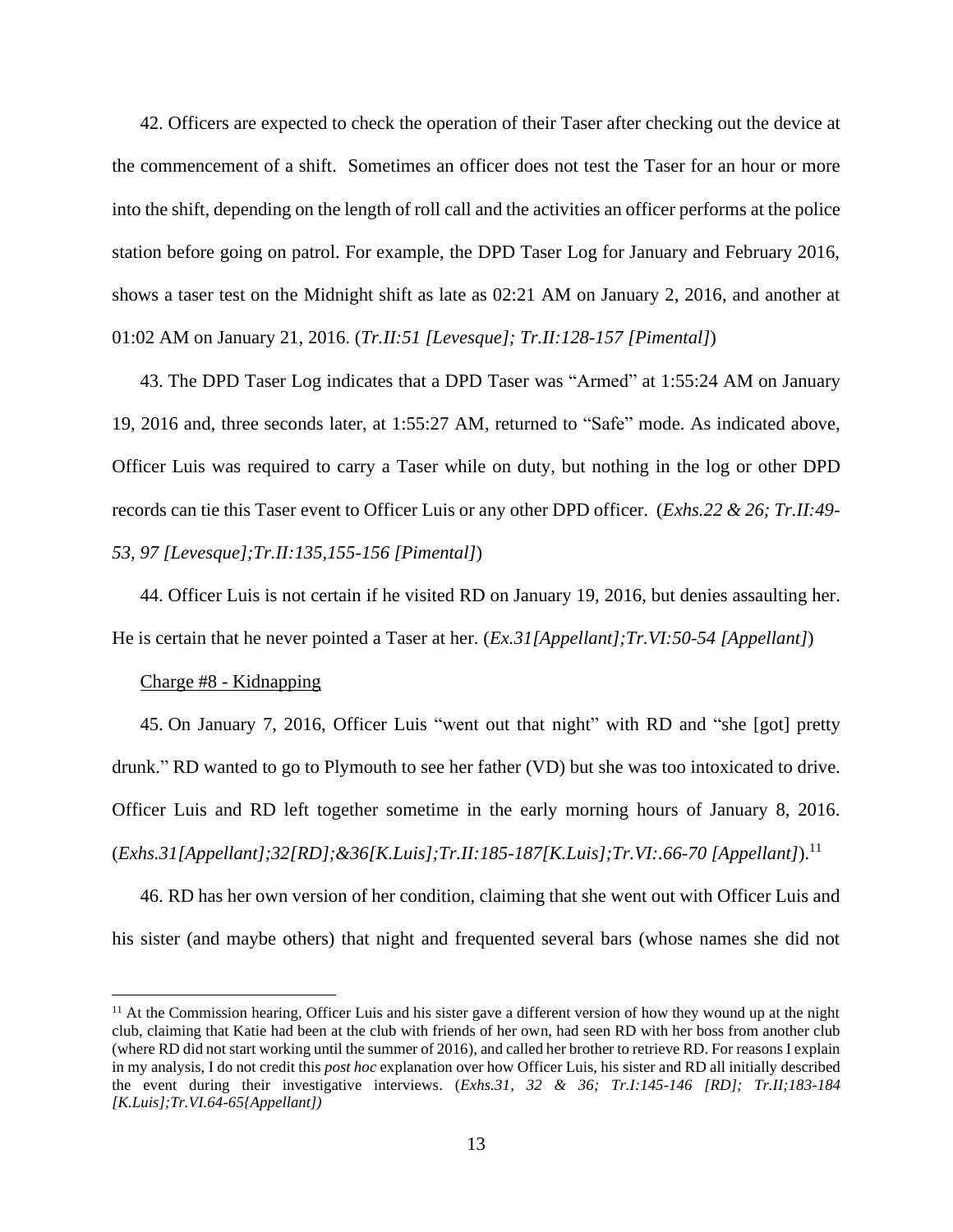recall). She said she had three or four drinks which made her "buzzed" but not as many as six which would be her limit before she considered herself "hammered" or "drunk." RD's version of how the evening started carries a ring of truth, except for her self-assessment of the state of her intoxication or her father's lack of recollection that RD ever had problems with drinking alcohol, which I do not find credible. (*Ex.32 [RD];Tr.I:77-84,115-119 [RD]*); *Tr.V:46-50[VD])*

47. Officer Luis drove from Fairhaven along Route I-195 East, with RD in the passenger seat. He had been to VD's home only once and RD was unable to provide directions. Officer Luis turned south on I-495 rather than north. He crossed the Bourne Bridge and drove to Mashpee, which is approximately 15 miles from the Bourne Bridge, where he pulled over into the parking lot of a shopping mall at about 2:00 AM. (*Exhs.25 &31 [Appellant]; Tr.VI:70-71 [Appellant]*)

48. RD exited the car and walked up a flight of stairs to an upper level of the shopping mall and then returned to the car. (*Exh.32 [RD]; Tr.I:90-95 [RD]*)

49. At 2:13 AM, Andrew Sassone, a Mashpee police officer on routine cruiser patrol, noticed the car parked in the shopping mall parking lot and he saw RD walking up the stairs. He was familiar with the location, known as Deer Crossing, a well-lit location. He knew all the stores would have been closed, save for the 24-hour fitness center located near where the car was parked. He turned in to investigate and radioed dispatch which sent Officer Michelle Princi in a second cruiser for backup. (*Exh.25; Tr.III:5-9 [Princi]; Tr.IV:5-10, 13-14 [Sassone]*)

50. By the time Officer Sassone approached the car, RD had returned. Officer Sassone stood at the driver's side where Officer Luis was seated and requested identification. Officer Luis complied and, as he provided his driver's license, Officer Sassone noticed Officer Luis's police ID and inquired what department Officer Luis worked for, to which Officer Luis told him "Dartmouth". (*Tr.III:11-12 [Sassone]*)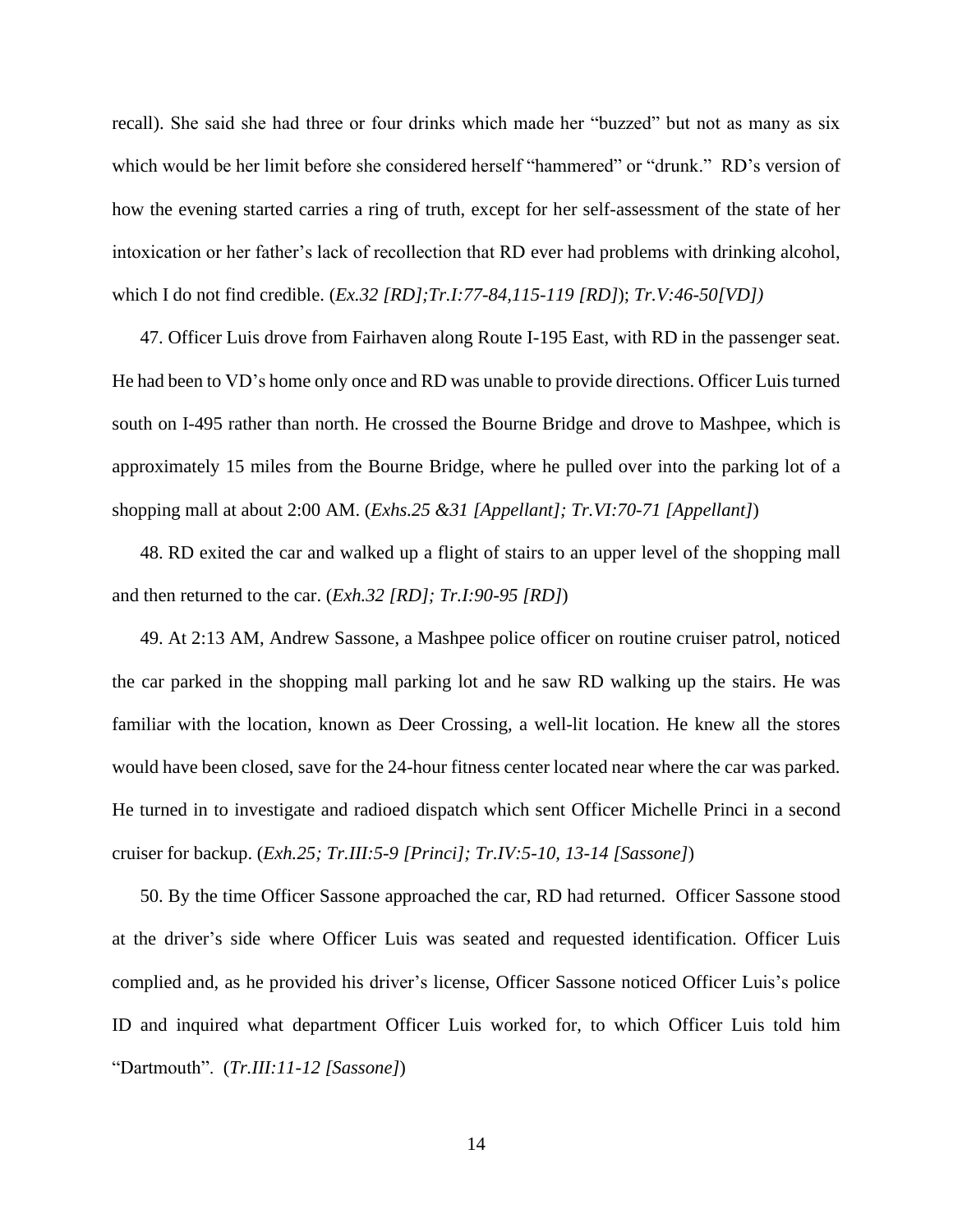51. Officer Princi did not learn that the driver [Officer Luis] was a police officer until Officer Sassone told her after they had cleared the call. (*Tr.III:10-12, 18 [Princi]*)

52. When Officer Princi arrived, she checked the upper level and, finding no one, returned to the vehicle and approached the passenger side where RD had "got back in the vehicle or was in the vehicle of her own free will." (*Tr.III:5-8,11-12 [Princi]; Tr.IV:10-11 [Sassone]*)

53. Officer Princi had "minimal" conversation with RD. She observed an open container "either a cup of liquid or an open can of beer" in the car and directed RD to "dump it out" which she did. (*Tr.I:90[RD]; Tr.III:9[Princi]; Tr.IV:12-13[Sassone]; Tr.VI:91 [Appellant]*) 12

54. During the 15 to 20 minutes he was at the scene, Officer Sassone saw no sign that suggested "criminal abduction or kidnapping." RD never called out for help, did not appear restrained in any way, and did not appear to have been the victim of any physical violence. Officer Princi testified that "nothing criminal occurred that evening." (*Tr.III:18 [Princi]; Tr.IV:13-14 [Sassone]*)

55. Officer Sassone and Officer Princi did find it odd that Officer Luis and RD had gone so far out of their way. (*Tr.III;19-25 [Princi]; Tr.IV:21 [Sassone]*)

56. Officer Luis told Officer Sassone that he and RD had been arguing, which prompted Officer Sassone to tell Officer Luis "you should be smarter about what you're doing because as a police officer, you can get yourself in trouble if you . . . engage in arguments with people and draw attention to yourself" and things can "spin out of control at some point. . . ." (*Tr.III:18, 26-27 [Sassone];Tr:VI:91-92 [Appellant]*)

57. Officer Princi did not know Officer Luis and RD had argued, but she reached that conclusion based on her observation of their body language. (*Tr.III:21-25 [Princi]*)

 $12$  RD recalled that she was sitting in the back seat when the open container was discovered, which she said was empty and she got out and threw the container into a nearby trash barrel and re-entered the car.(*Tr.I:90 [RD]*). I do not credit these details of her version, which is inconsistent with the testimony of both Mashpee officers and Officer Luis.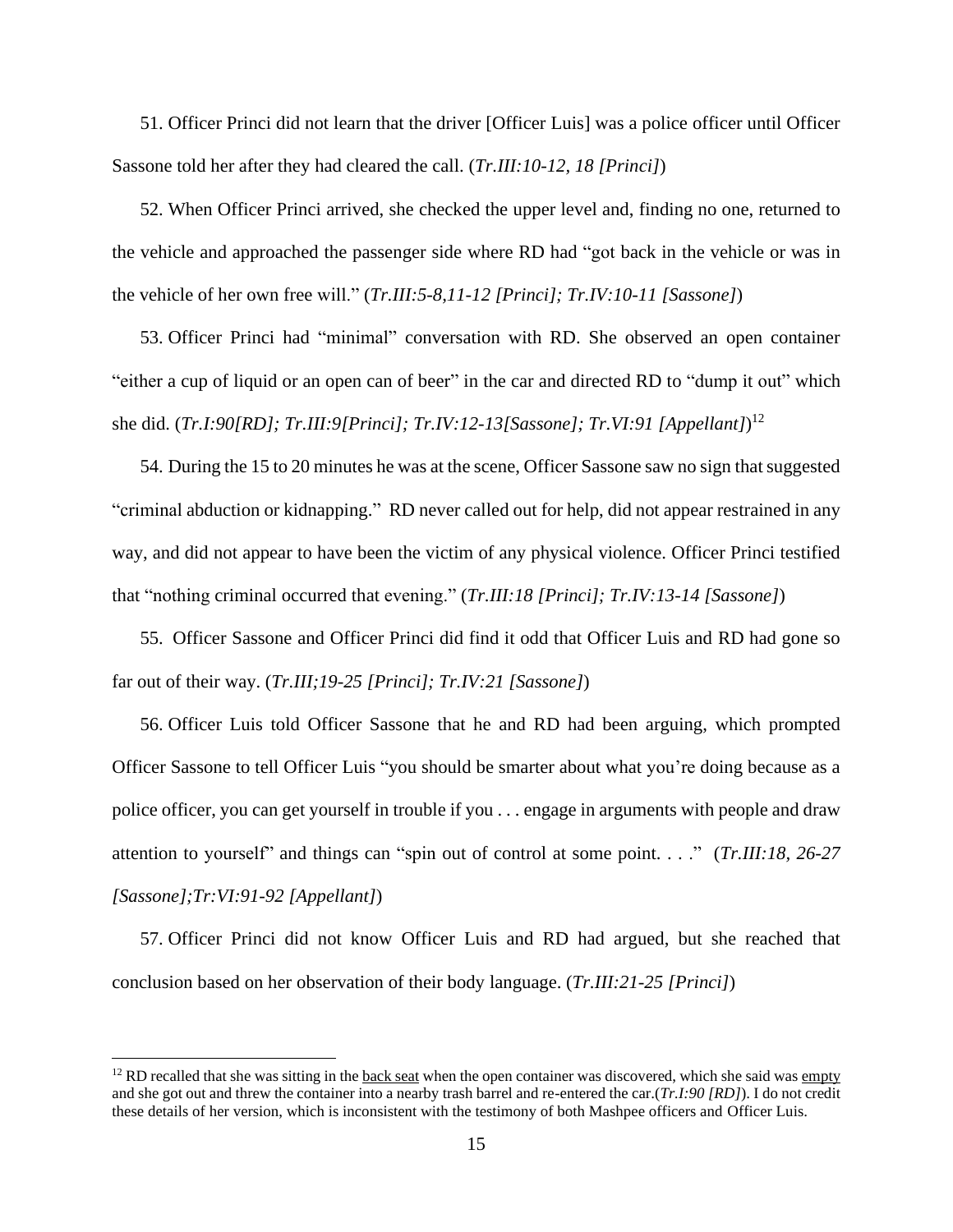58. Officer Sassone's incident report stated: "Checked on a vehicle, everything okay." He listed RD as the owner but his report did not list Officer Luis as the operator. (*Exh.25*) 13

59. Officer Souza recalled a call from RD early on January 8, 2016. He talked to Officer Luis who said he was bringing RD home. Officer Souza talked to Officer Luis "like friendly" and told him "don't do anything that'll hinder your job . . .all she has to do is say . . . you hit her and you're under investigation." (*Exh.33 [Souza]; Tr.I:31[Souza]*)

60. At some point, RD called her father, VD. Officer Luis spoke to VD and they eventually arrived at VD's home around 4:00 AM. RD exited the car and went inside. (*Ex.31[Appellant];Tr.I:47 [RD]; Tr.V:11, 41-42 [VD]; Tr.VI:71-73, 92[Appellant]*)

61. Just before arriving at VD's home, Officer Luis hit the touch screen of RD's car radio so hard that it cracked. He spent approximately \$50 to replace the touch screen. (*Tr.I.48 [RD];Tr.:12 [VD]; Tr.VI:72-73, 94 [Appellant]*)

62. VD gave Officer Luis a ride back to Dartmouth. VD said that, during the ride, he asked Officer Luis if he had hit his daughter and Officer Luis told him "No". Officer Luis and VD spoke again, but it is not clear when or what was said. (*Exh.31[Appellant]; Tr.I;48[RD]; Tr.V:12-14,58- 62[VD]; Tr.VI:73-74 [Appellant]*)

63. RD was back in Dartmouth on January 9, 2016, and texted Officer Luis. I do not credit these texts for their truth. She wrote she was treated like "s—t" (she was drunk); Officer Luis threw her keys away; she complained about listening to music on earphones after he "ruined" her radio and would not replace it; she added she cancelled the trip they were planning to take to Texas

<sup>&</sup>lt;sup>13</sup> When Officer Sassone was interviewed by the DPD investigator, he explained that he did not list Officer Luis as the operator as a "professional courtesy" because "I didn't want him to get jammed up for something that was so minor." (*Tr.IV:20-21 [Sassone]*) The DPD investigator did not interview Officer Princi as part of his investigation, reporting to Chief Levesque: "I'm not sure if second officer needs to be interviewed as I'm not sure what she can contribute except [RD] at no time said she was being held against her will." (*Tr.II:73 [Levesque])*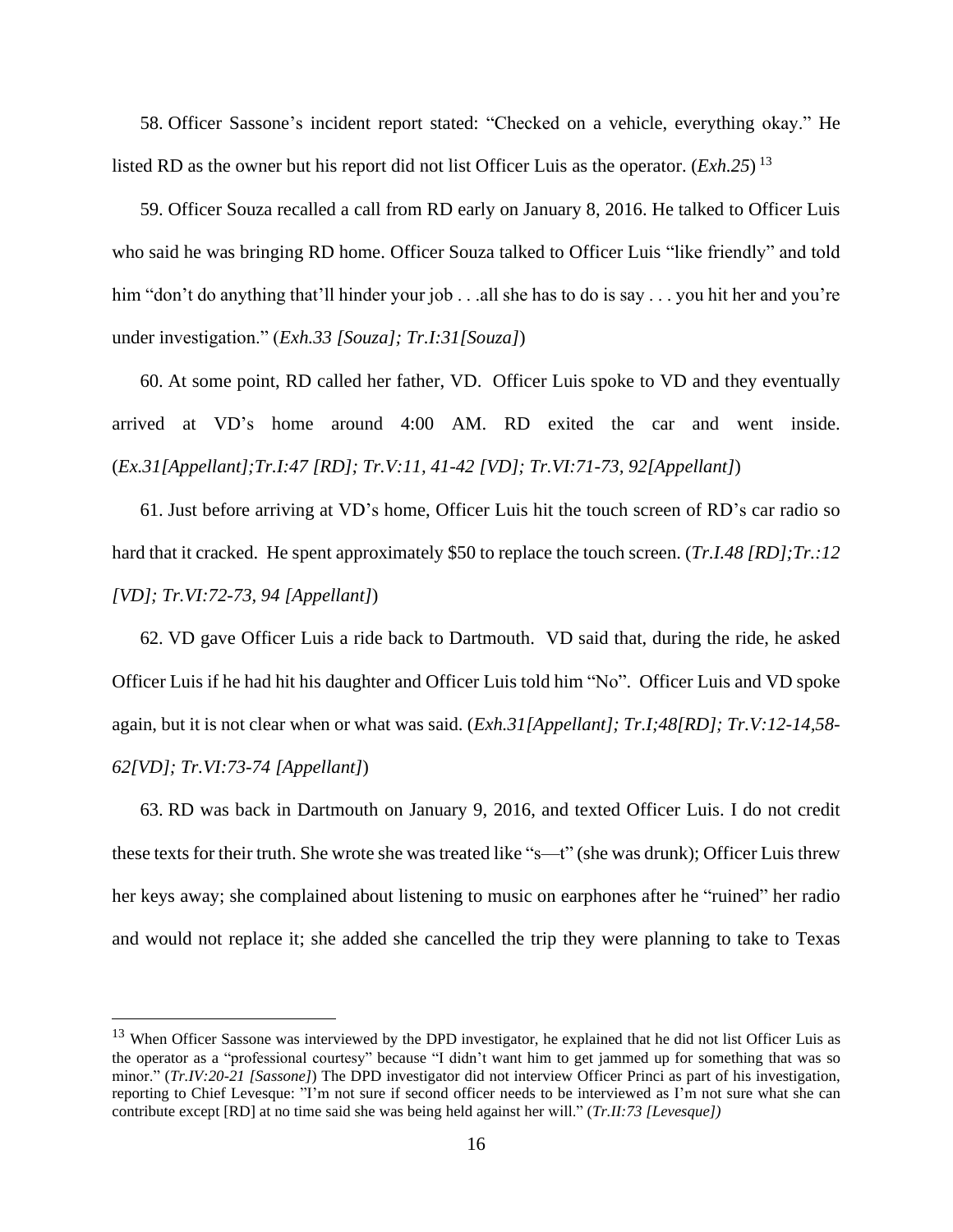(although this trip did unfold about a week later); and claimed she had been "kidnapped." (*Exhs.16, 17; Exh.31[Appellant*]*Tr.VI:72-73, 94 [Appellant)]*.

## Charge #9 – Unauthorized Use of CJIS

64. Officer Luis received formal and in-service training on the use of the Criminal Justice Information System (CJIS) to query information regarding criminal and motor vehicle history of individuals required in the performance of his official duties as a police officer. (*Exhs.30 & 47; Tr.II.46-47,114-117 [Levesque]; Tr.VI:77-78 [Appellant]*)

65. CJIS training includes instruction on the "criminal justice purposes" for which CJIS may be used, i.e., "detection, apprehension, pre-trial release, post-trial release, prosecution, adjudication, correctional supervision, or rehabilitation of accused persons or criminal offenders." CJIS "shall not be accessed for any non-criminal justice purpose", except training on "test records provided by the CJIS personnel. *Users shall not run test records or train with their own personal information or with the personal information of another individual*." (*Exh.30; Tr.II.43-44 [Administrative Notice, 803 CMR 7.09 (emphasis added]; Tr.II;47 [Levesque]*) 14

66. Rule 640.00 of the DPD Rules and Regulations states, in relevant part: "**Use of Official Position** – Officers shall not use their official position, department identification cards or badge: (a) for personal or financial gain" or "for obtaining privileges not otherwise available to them except in the performance of duty." (*Exh.19*)

67. During his sixteen-month tenure with the DPD, Officer Luis accessed CJIS on a regular basis, making more than 3,600 CJIS queries, typically ten (10) to twenty (20) per shift. On occasion, he would enter as many as 60 queries per shift, sometimes as frequently as 20 per hour.

<sup>&</sup>lt;sup>14</sup> Although Officer Luis received an overall passing score on his CJIS exam, he actually incorrectly answered the question on the definition of "criminal justice purposes." When asked at the Commission hearing whether he was informed as part of his CJIS training that the CJIS system was "not to be used for personal use", the Appellant stated: "I don't recall." *(Tr.VI.77 [Appellant])*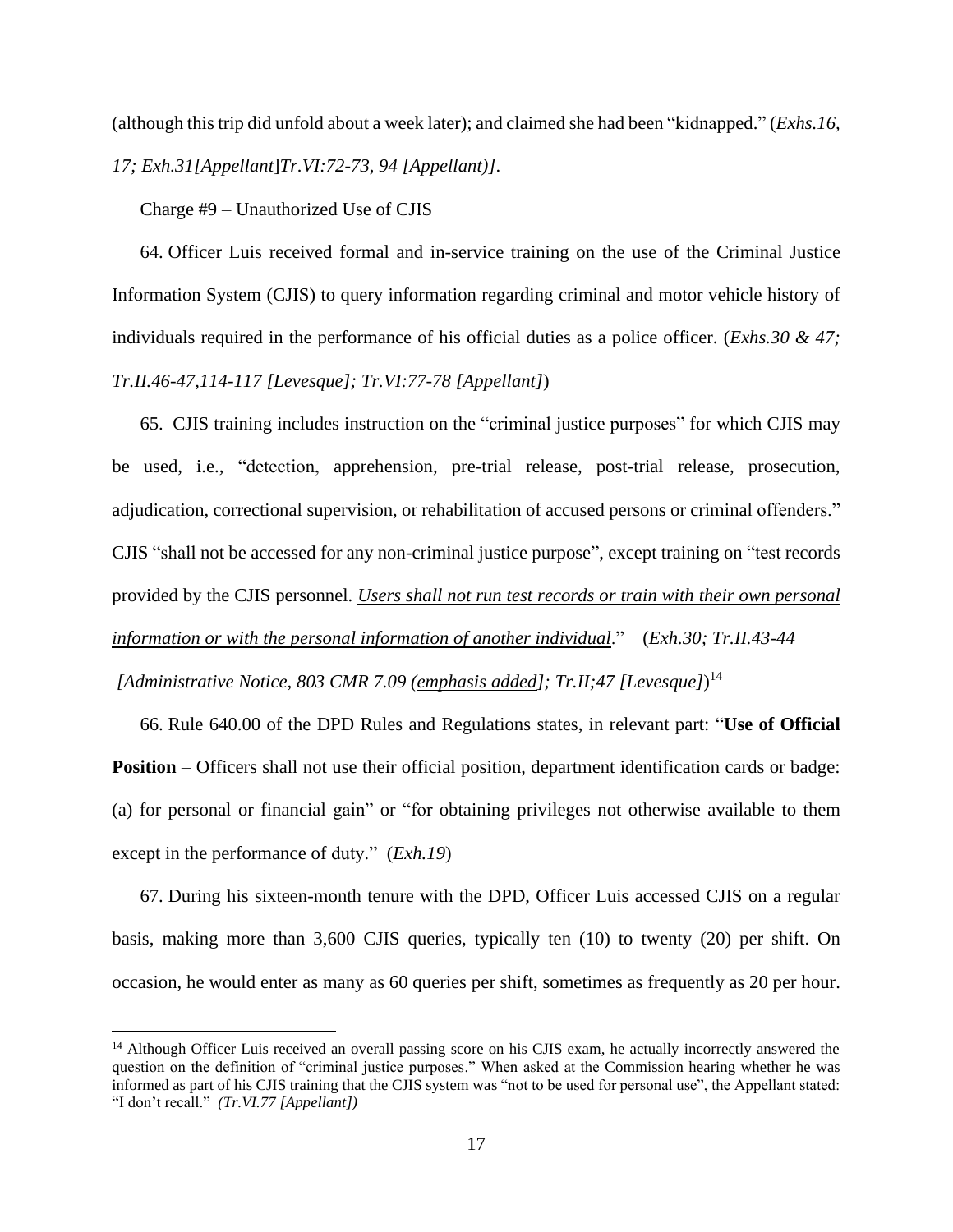Most queries were initiated by entering a motor vehicle plate number to retrieve a typical "bundle" of information about the vehicle and its owner (Q2SX). Relatively few queries were made for other specific "bundles" of information or queried through an individual's driver's license number, social security number or by entering an individual's name. (*Exhs.30 & 31 [Appellant];Tr.II:20-*

*42,118-121[Levesque];Tr.VI.145-150[McGuire];Tr.VI:77-79[Appellant]*).

68. The DPD's review of Officer Luis's CJIS inquiry records disclosed that he made the following specific CJIS inquiries of RD and several of her other acquaintances "just for my own personal use" without any "criminal justice purpose".

11/21/2015 – RD – three specific queries  $12/08/2015 - RD$  - ten specific queries 07/28/2106 – NAME [redacted] RD's brother – four specific queries 08/22/2016 – NAME [redacted] RD's former boyfriend – four specific queries 09/24/2016 – VD's license plate – typical (Q2SX) query and one specific query (BOP2) 11/04/2016 – NAME [redacted] RD's boss – four specific queries

*(Exhs.31[Appellant],48; PH48A; Tr.II.22-38 [Levesque];Tr.VI:80-89 [Appellant]*)

69. RD claimed that Officer Luis also ran the plates on another acquaintance, her friend AD, "because I was using his cars". (See footnote 17.) That seems plausible to me, but the DPD did not identify AD's plate numbers and I am unable to draw an inference that Officer Luis did or did not run AD's plates. (*Exhs.30,32[RD] & 47A*)

70. Prior to Officer Luis's termination, no DPD officer had been disciplined for misuse of CJIS. Officer Luis and some other DPD officers, including the Dartmouth Police Brotherhood (DPD Union) President, had made CJIS queries using their own names or names of relatives for "training" purposes. Officer Luis said he was encouraged to make random queries during slow time on his shift. The DPD Union President confirmed that he had encouraged officers to do this, but when asked directly whether he would advise officers to access someone's "ex-boyfriend's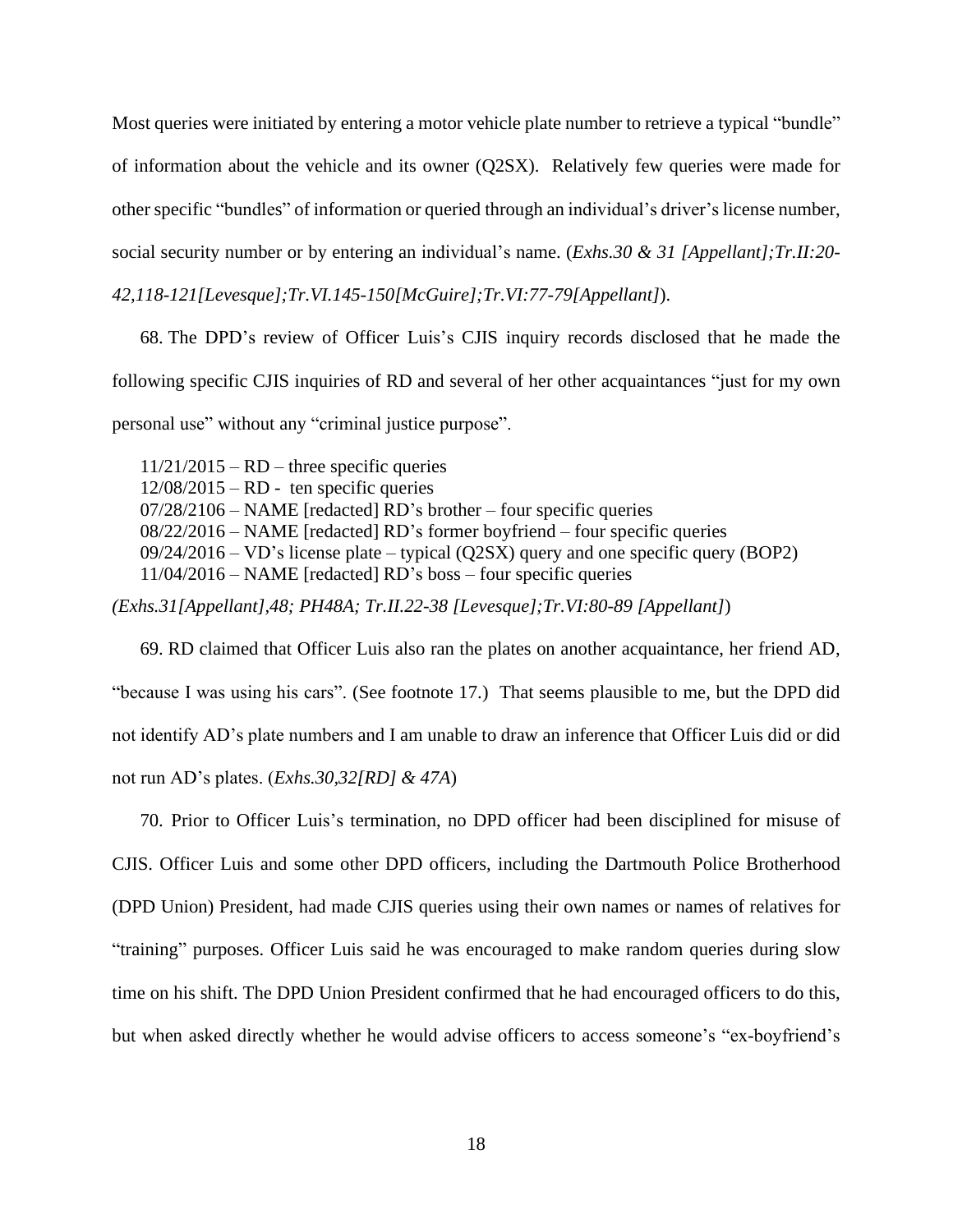information", he said "No . . . it doesn't look appropriate" and "I wouldn't do it." (*Tr.II:114 [Levesque]; Tr.VI:124-125 [Appellant]; 142, 152-154,163-164 [McGuire]*)

#### Charge  $#10$  – Conduct Unbecoming an Officer & Untruthfulness

71. Officer Luis was charged with eight (8) counts of "Conduct Unbecoming an Officer" and violating the DPD Rules for "Truthfulness" for lying during his investigatory interview by denying misconduct for which he was charged, namely: (1) denying that he had sex with RD while on duty in the early hours of January 7, 2016; (2) denying that he ever struck RD while she was living at Officer Souza's house; (3) initially giving Officer Souza a false reason for how the damage to the wall happened; (4) denying that he caused damage to a door in RD's room; (5) denying that he held RD against her will at Officer Souza's house (determined after the appointing authority hearing to be unfounded); (6) denying that he held RD against her will while driving her around the Upper Cape Cod area; (7) denying that he went to RD's residence on January 19, 2016 and pointed a Taser at her RD while on duty; and (8) denying he called a person named [DA] and left a "distasteful" voice mail encouraging DA to commit suicide. (*Exhs.1 through 4*)

72. At his investigatory interview, Officer Luis: (a) denied having sex with RD while on duty on January 7, 2016, or at any other time; (b) when asked did he "ever strike" RD while she lived at Officer Souza's house, responded "No"; (c) didn't remember whether he visited RD during his shift on January 19, 2019, but denied pointing a Taser at her on that date or any other time; (d) admitted that he "punched a hole in a wall" at Officer Souza's house' because he "was mad" and denied that he "damaged" a door, stating that the door had come off its "springs" and he fixed it; (e) knew who DA was – someone RD had dated in Texas – and stated that he never used RD's phone to contact DA and never used his own phone to contact DA. When asked specifically if he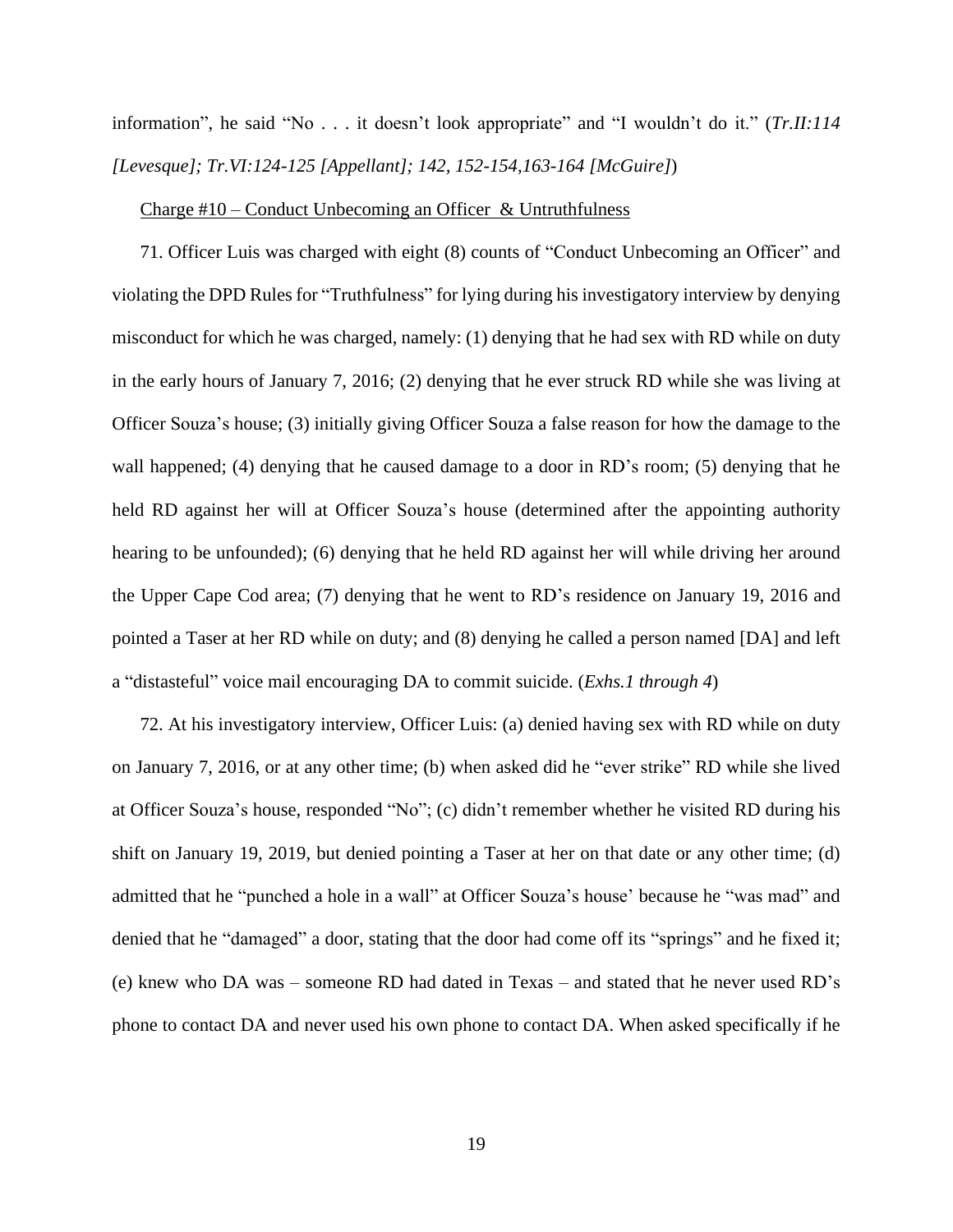ever called DA and told him "Go f---ing kill yourself", Officer Luis said: "Not that I recall". (*Exh.32*) 15

73. At his investigative interview, Officer Souza stated that Officer Luis said he put a hole in the downstairs wall when he "tripped over the dog." Officer Luis then quickly admitted that he hit the wall because he was angry with RD. As far as the hole in RD's room, at his investigative interview, Officer Souza didn't know "how that hole got there" and had less recollection of the event at the Commission hearing. (*Exh.33; Tr.I12-25 [Souza])*

74. Officer Luis was not directly asked by the DPD investigator if he gave a phony reason for causing damage to Officer Souza's home. At the Commission hearing, the Appellant confirmed

that he first said he tripped over the dog and then corrected himself "in the same conversation."

# (*Exh.31]; Tr.VI:44-48[Appellant]*)

75. The relevant colloquy at the investigative interview with Officer Luis about holding RD

against her will during the trip to Cape Cod on January 8, 2016 is as follows:

- Q. Now at any point while you and [RD] were in the car . . . did [RD] tell you to let her out of the car or to let her go?
- A. She was telling [me] to take [her] home, and then she was saying she was going to jump out of the car which several times she tried to jump out of the car. I had to pull over and I was like what are you doing -- . . .
- Q. Did you hold [RD] in the car against her will, by driving around to places that included Cape Cod?
- A. No, no. Just trying to go from Falmouth, get back on the highway, go to Plymouth. She called . . . her dad. We pulled over. I talked to her dad on the phone, telling him, hey, who I was, and I was coming by to drop her off.
- Q. Okay. Any idea why [RD] would say that you held her against her will?
- A. She was intoxicated.
- Q. Okay. But do you know why she would tell us during an interview that you held her that night against her will?

. . .

A. No.

<sup>15</sup> At her investigative interview (*Exh.36*) RD said DA told her Officer Luis had been calling pretending to be RD, but she did not repeat or adopt those statements in her Commission testimony. (*Tr.I.44-146 [RD]*). The investigator apparently had contacted DA and obtained telephone records of calls DA said he received in April 2016. The records were not authenticated, DA did not testify, and the records were excluded along with other unauthenticated text messages allegedly exchanged between RD and DA in December of 2016. (*Exhs.23ID & 23ID*).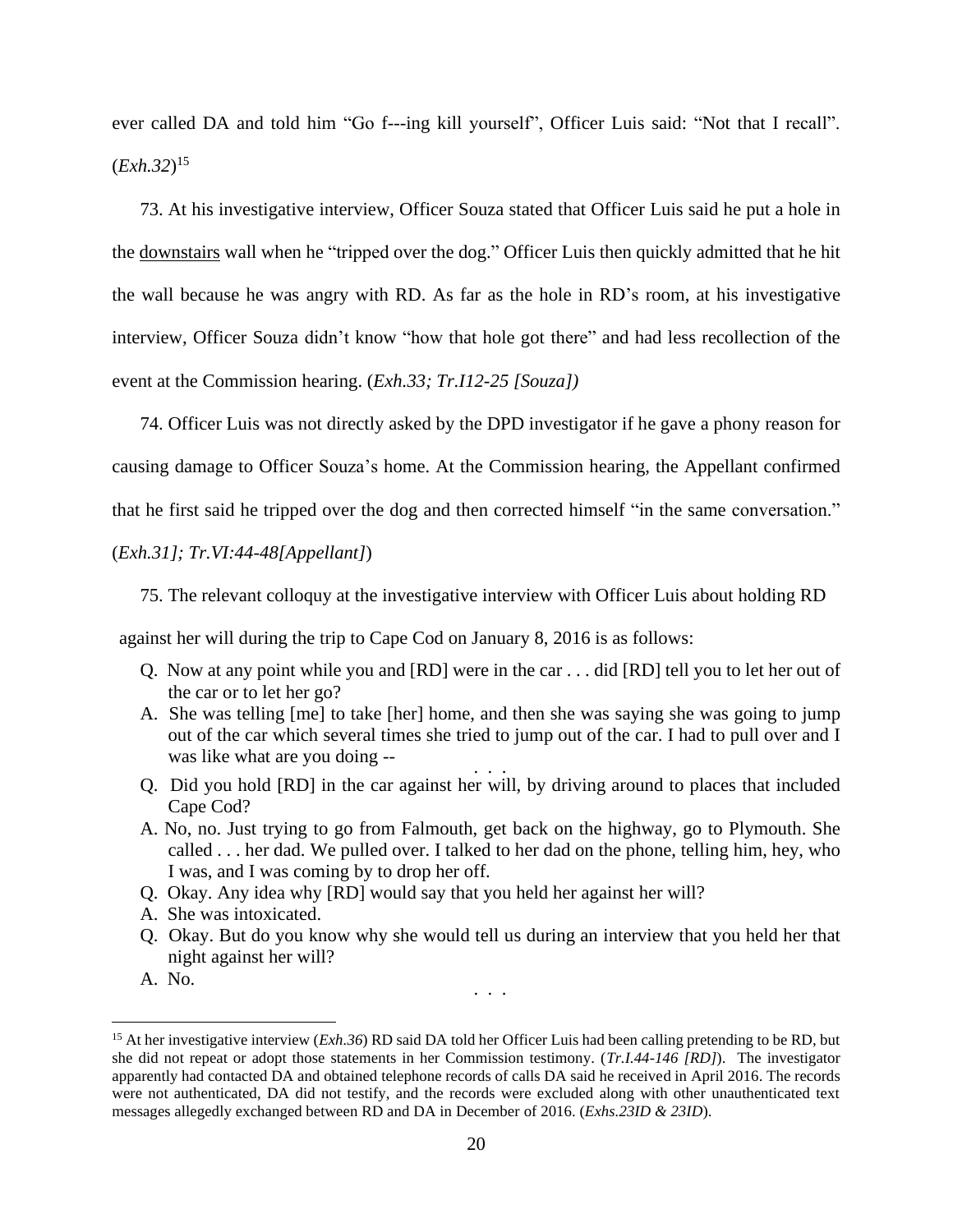Q. Okay. So you . . . have no recollection of Shawn Souza telling you that you weren't allowed to drive [RD] around and hold her against her will.

A. No.

- Q. You don't recall that?
- A. I wasn't driving around trying to hold her against her will.
- Q. Okay. But that's not my question. . . . Do you recall telling Shawn Souza that?
- A. No.
- Q. Okay. Could it have happened, and you just don't recall it?
- A. Maybe  $\dots$  but I don't recall talking to him about holding her against her will.<sup>16</sup>
- Q. Okay. Can you explain why, again, [RD] would say that you held her against her will and that you drove her to places like the Cape?
- A. No, besides getting lost.

#### (*Exh.31*)

## December 2016 Restraining Orders

76. On December 12, 2016, Officer Luis and RD were living at Stephens Street in New Bedford. Officer Luis spent the evening at the home of a fellow DPD officer watching a football game, during which he talked or texted with a female friend whom he had known since high school.

(*Tr.II:158-163 [Motta]; Tr.VI:131-132 [Appellant]*)

77. Unbeknownst to Officer Luis, RD intercepted the messages. She was angry. When he arrived home, they got into a physical altercation which left Officer Luis with a swollen eye and visible marks on his neck. He went to spend the night with another high school friend, John Motta, who testified to these injuries. (*Tr..II:163-164 [Motta]; Tr.61-62 [Appellant]*)

78. The following Friday, December 16, 2016, RD filed a Citizen's Complaint with the DPD against Officer Luis, which was received by DPD Sergeant Stanton and assigned to Capt. Zielinski for investigation. The DPD incident report states: "Today, [RD] presented with visible minor swelling to her right cheekbone and a small mark just below her right eye. This was photographed by Det. F. OLIVEIRA." No evidence was introduced to suggest the DPD conducted any further

<sup>&</sup>lt;sup>16</sup>Officer Souza recalled a call from RD in the early hours of January 8, 2016. He talked to Officer Luis who said he was bringing RD home. He talked to him "like friendly" and told him "don't do anything that'll hinder your job . . .all she has to do is say . . . you hit her and you're under investigation." (*Exh.33 [Souza]; Tr.I:31[Souza]*)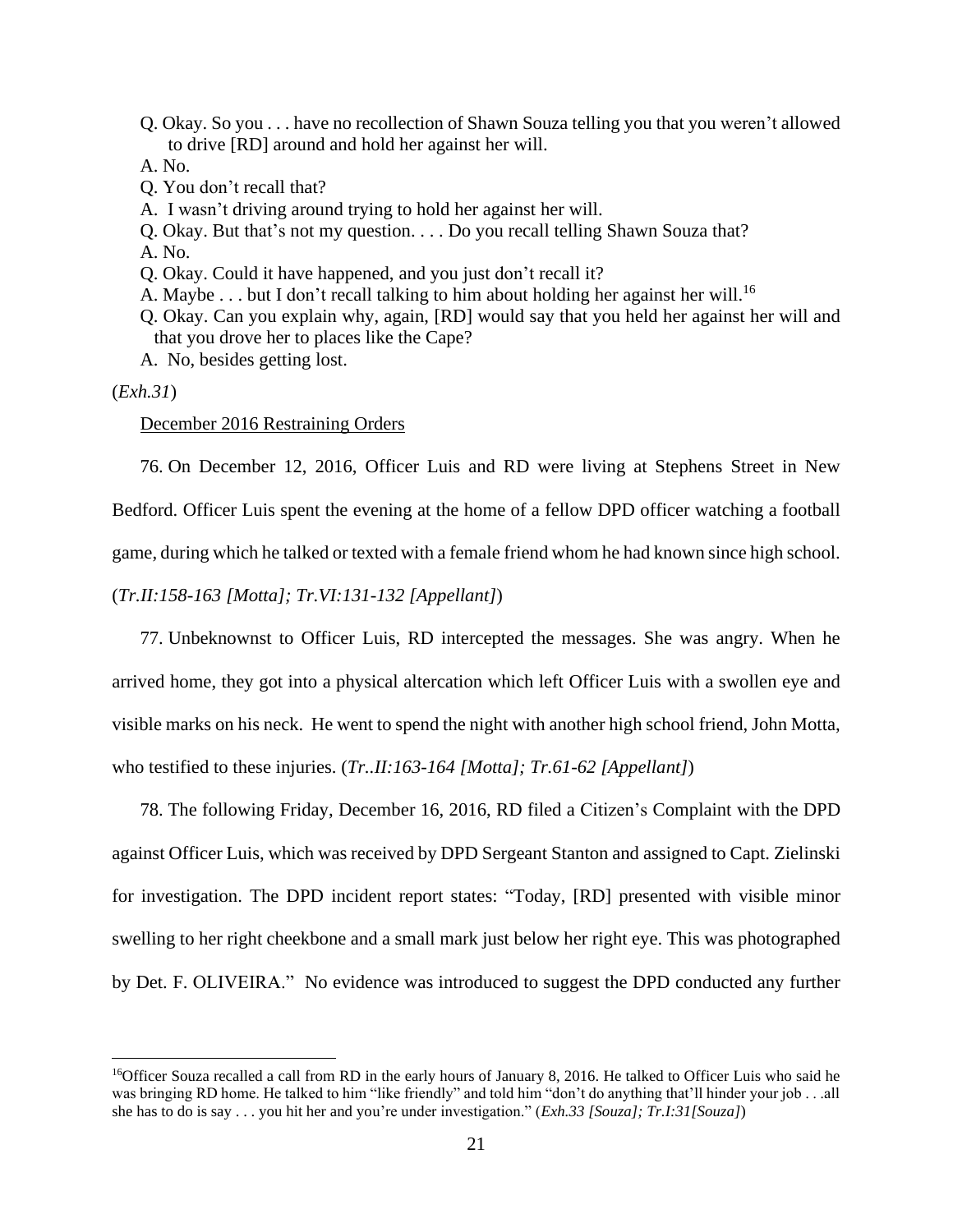investigation or interviewed any witnesses. No criminal charges ensued. (*Exhs.7, 8 & 44: Tr.II:165 [Motta]; Tr.VI:76 [Appellant]*) 17

79. It is undisputed that RD also filed a Complaint for Protection from Abuse (seeking a G.L. c. 209 Order) on December 16, 2016 in the New Bedford District Court, which scheduled a hearing on the Complaint for December 19, 2016. Although the Complaint was not introduced in evidence, the Affidavit (dated December 19, 2016) recited a year-long history of alleged abuse, culminating in the physical altercation on December 12, 2016. (*Exh.9*)

80. On December 16, 2016, Officer Luis was served with notice of RD's complaints against him and placed on paid administrative leave. (*Exh.10; Tr.VI:134-138 [Appellant]*)

81. After being placed on administrative leave, Officer Luis sought advice from his Union President, Sean Maguire. As a result of that advice, he filed a Complaint for Protection from Abuse (pursuant to G.L. c. 209A) in the New Bedford District Court, alleging that he was physically assaulted and injured by RD on December 12, 2016. A hearing on Officer Luis's Complaint was set for December 19, 2016. (*PH.49;Tr.VI:121,132-138[Appellant]: VI:154-157 [Maguire]*)

82. At the hearing on December 19, 2016, Officer Luis's c. 209A Complaint was dismissed. A one-year Abuse Prevention Order was entered on RD's c. 209A Complaint against Officer Luis. (*Exh.9; Tr.VI:122-124 [Appellant]*)

83. At the Commission hearing, three photographs of RD were introduced, one taken by the DPD on December 16, 2016, and two others purportedly taken by her friend, AD, a week or more after the December 12, 2016 altercation with Officer Luis, to substantiate her claims that she

 $17$  During the time that RD lived at the Souza home, RD would sometimes arrive alone driving a Corvette or a pickup truck belonging to a "close" male friend named AD, instead of her own car. She told Officer Souza that AD let her use his cars when hers was "in the shop". (*Exh.32 [RD] & 33[Souza]*) The internal affairs investigator did interview AD, who interacted with RD soon after the December 12, 2016 incident, but no record of that interview was introduced. (*Tr.68-70 [Levesque]*) During the Commission hearing, I issued a subpoena to AD to attend at a deposition at the offices of Appellant's counsel, but he failed to appear. (*Subpoena on file, dated 6/29/2018*)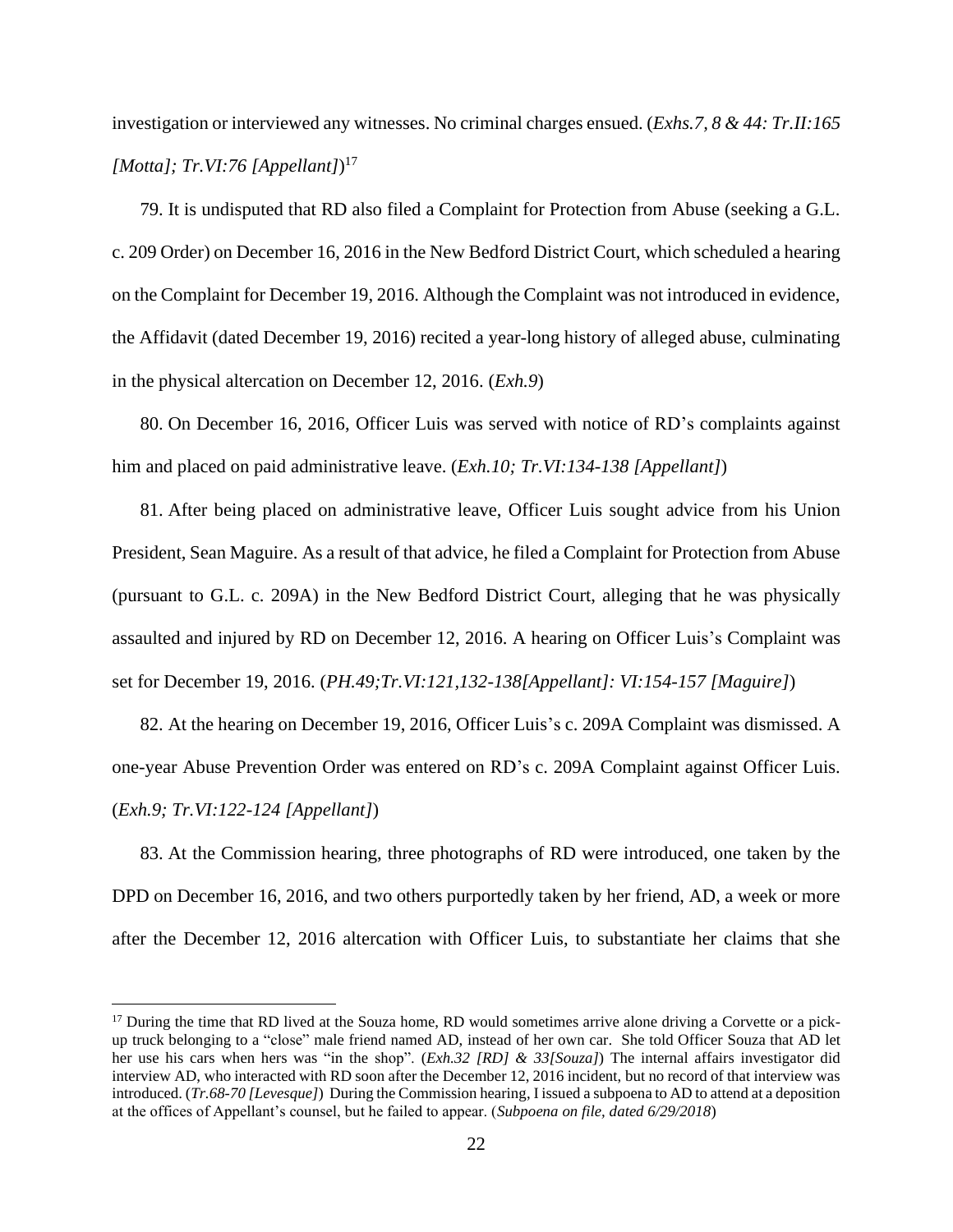received a black eye and other injuries during that altercation. These photographs were not produced during the December 19, 2016 district court hearing (although the district court judge would have seen both RD and Officer Luis in person on that date). Other than RD, no witness - neither DPD officer assigned to the case nor AD (who allegedly took the pictures and brought RD to court) testified. Given the uncertainty about when AD took his pictures, as well as the difficulty I have discerning what vestige of injuries, if any, they actually show, I give AD's photographs little weight. (*Exhs.44, 45A & 45B; Tr.I:65-69 [RD]*) 18

## **APPLICABLE LEGAL STANDARD**

Sections 41 to 45 of G.L. c. 31 allow discipline of a tenured civil servant for "just cause" after due notice, a hearing (which must occur prior to discipline other than a suspension from the payroll for five days or less) and a written notice of the decision that states "fully and specifically the reasons therefor." G.L. c. 31, § 41. An employee aggrieved by such disciplinary action may appeal to the Commission, pursuant to G.L. c. 31, § 42 and/or § 43, for de novo review by the Commission "for the purpose of finding the facts anew." Town of Falmouth v. Civil Service Comm'n, 447 Mass. 814, 823 (2006). As prescribed by G.L. c. 31, § 43, ¶ 2, the Appointing Authority bears the burden of proving "just cause" for the discipline imposed by a preponderance of the evidence:

"If the commission by a preponderance of the evidence determines that there was just cause for an action taken against such person it shall affirm the action of the appointing authority, otherwise it shall reverse such action and the person concerned shall be returned to his position without loss of compensation or other rights; provided, however, if the employee, by a preponderance of evidence, establishes that said action was based upon harmful error in the application of the appointing authority's procedure, an error of law, or upon any factor or conduct on the part of the employee not reasonably related to the fitness of the employee to perform in his position, said action shall not be sustained and the person shall be returned to his position without loss of compensation or other rights. The commission may also modify any penalty imposed by the appointing authority."

<sup>&</sup>lt;sup>18</sup> VD did testify that he saw RD's black eye "shortly after" December 12, 2016, which was the only evidence of physical abuse he had ever seen. (*Tr.V:23-24,57 [VD]*)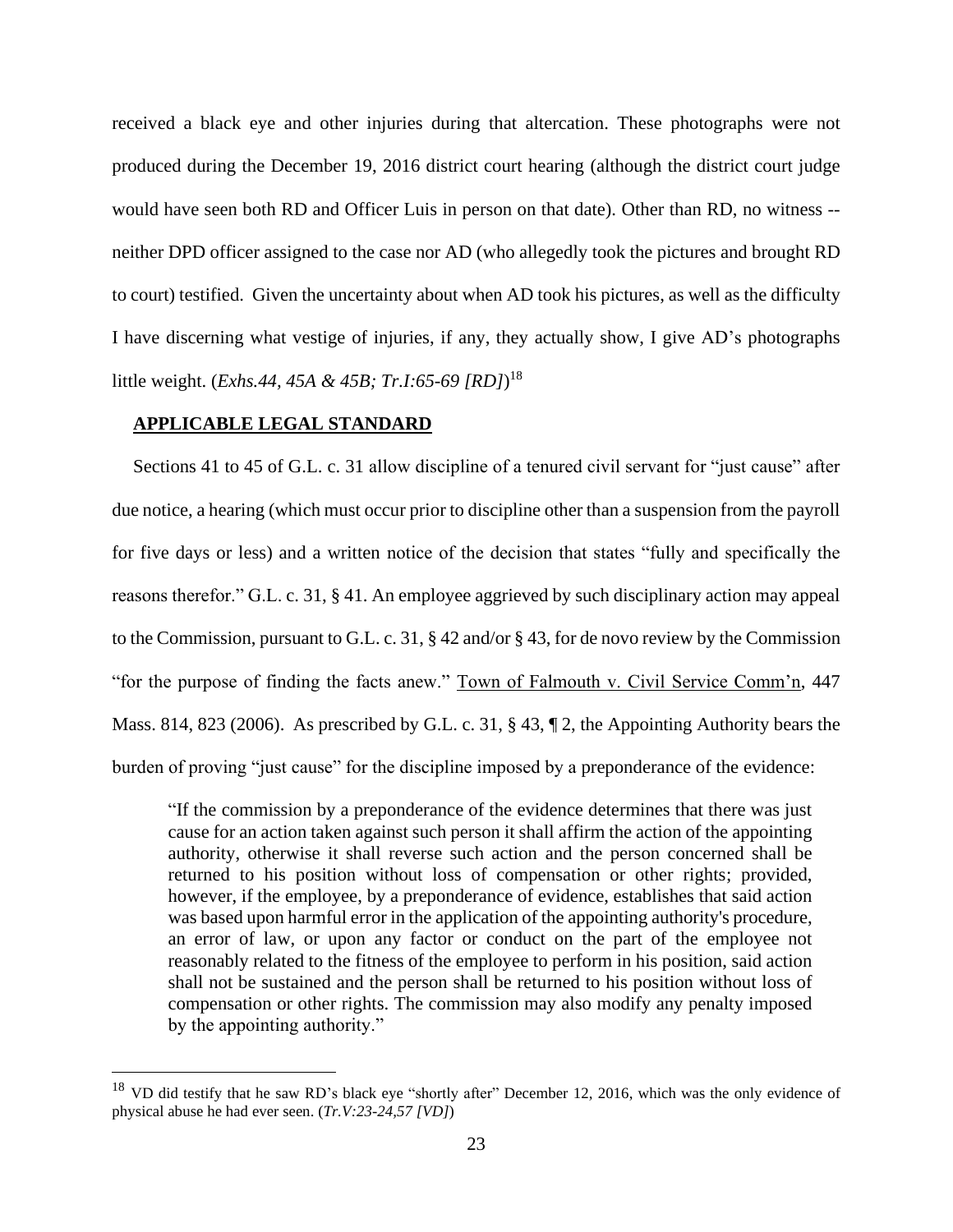The Commission determines just cause for discipline by inquiring "whether the employee has been guilty of substantial misconduct which adversely affects the public interest by impairing the efficiency of public service." School Comm. v. Civil Service Comm'n, 43 Mass. App. Ct. 486, 488, rev. den., 426 Mass. 1104 (1997); Murray v. Second Dist. Ct., 389 Mass. 508, 514 (1983)

The Commission is guided by "the principle of uniformity and the 'equitable treatment of similarly situated individuals' [both within and across different appointing authorities]" as well as the "underlying purpose of the civil service system 'to guard against political considerations, favoritism and bias in governmental employment decisions.'" Town of Falmouth v. Civil Service Comm'n, 447 Mass. 814, 823 (2006) and cases cited. See also Town of Brookline v. Alston, 487 Mass. 278 (2021) (analyzing broad scope of the Commission's jurisdiction to enforce basic merit principles under civil service law); Commissioners of Civil Service v. Municipal Ct., 359 Mass. 211, 214 (1971) (appointing authority must provide "adequate reasons sufficiently supported by credible evidence, when weighed by an unprejudiced mind; guided by common sense and by correct rules of law" for discharge of public employee), citing Selectmen of Wakefield v. Judge of First Dist. Ct., 262 Mass. 477, 482 (1928) (justification for discharge of public employee requires proof by a preponderance of evidence of "proper cause" for removal made in good faith). It is also a basic tenet of merit principles, which govern civil service law, that discipline must be remedial, not punitive, designed to "correct inadequate performance" and "[only] separating employees whose inadequate performance cannot be corrected." G.L. c. 31, § 1.

Section 43 of G.L. c. 31 also vests the Commission with "considerable discretion" to affirm, vacate or modify discipline but that discretion is "not without bounds" and requires sound explanation for doing so. See, e.g., Police Comm'r v. Civil Service Comm'n, 39 Mass. App. Ct. 594, 600 (1996) ("The power accorded to the commission to modify penalties must not be confused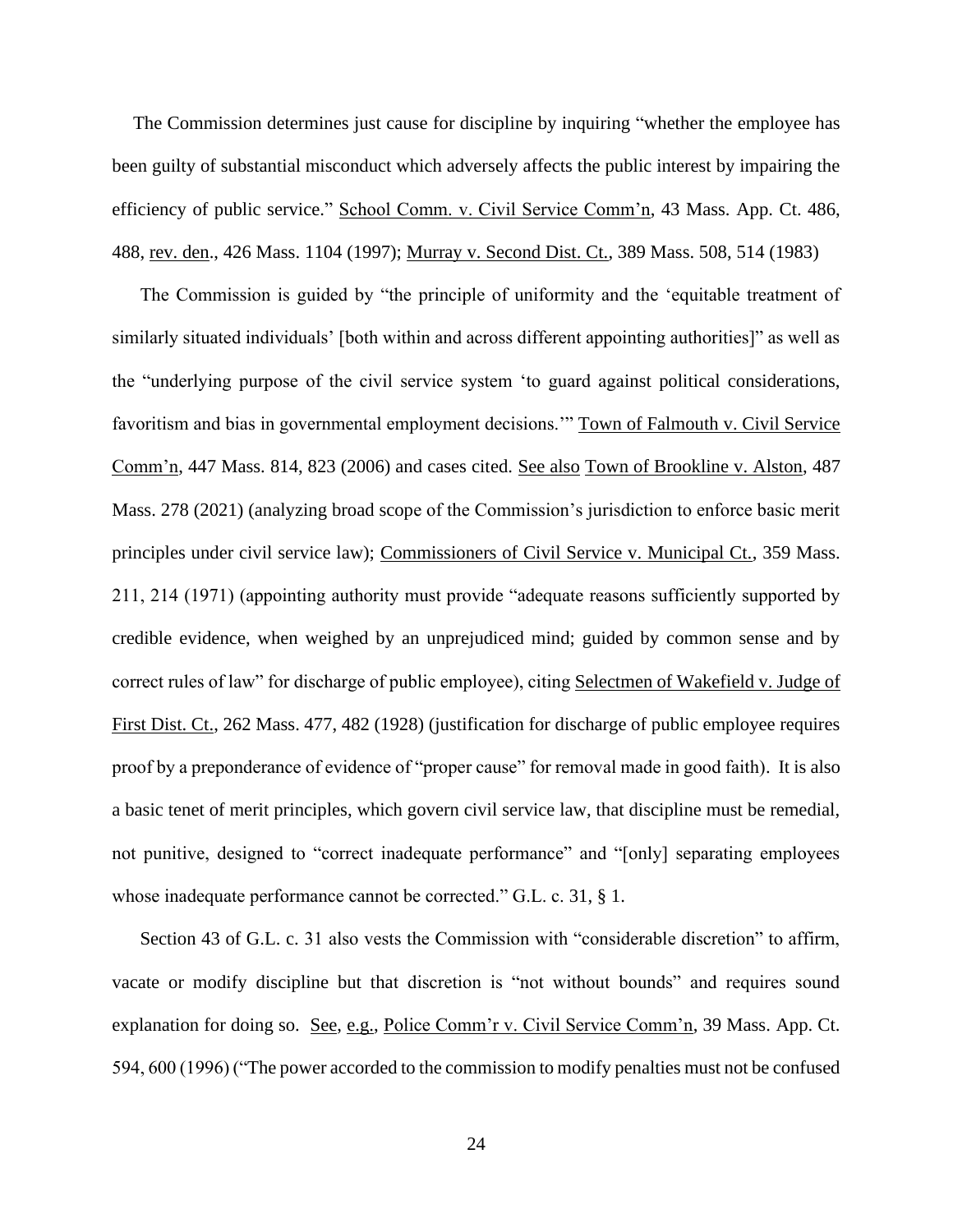with the power to impose penalties ab initio . . . accorded the appointing authority"). See also Town of Falmouth v. Civil Service Comm'n, 447 Mass. 814, 823 (2006), quoting Watertown v. Arria, 16 Mass. App. Ct. 331, 334 (1983).

The Commission takes into account the special obligations imposed upon police officers, who carry a badge and a gun and all of the authority that accompanies them, and which requires them to comport themselves in an exemplary fashion, especially when it comes to exhibiting self-control and to adhere to the law, both on and off duty. "[P]olice officers voluntarily undertake to adhere to a higher standard of conduct . . . [and] must comport themselves in accordance with the laws that they are sworn to enforce and behave in a manner that brings honor and respect for rather than public distrust of law enforcement . . . . [T]hey implicitly agree that they will not engage in conduct which calls into question their ability and fitness to perform their official responsibilities." Attorney General v. McHatton, 428 Mass. 790, 793-74 (1999) and cases cited. See also Falmouth v. Civil Service Comm'n, 61 Mass. App. Ct. 796, 801-802 (2004); Spargo v. Civil Service Comm'n, 50 Mass. App. Ct. 1106 (2000), rev. den., 433 Mass. 1102 (2001); Police Commissioner v. Civil Service Comm'n, 39 Mass. App. Ct. 894, 601-602 (1996); McIsaac v. Civil Service Comm'n, 38 Mass. App. Ct. 473, 475-76 (1995); Police Commissioner v. Civil Service Comm'n, 22 Mass. App. Ct. 364, 371, rev. den. 398 Mass. 1103 (1986).

The duty imposed upon a police officer to be truthful is one of the most serious obligations he or she assumes. Thus, an appointing authority has just cause to discipline and/or terminate a police officer who repeatedly demonstrates his "willingness to fudge the truth".<sup>19</sup> "[P]olice work

<sup>&</sup>lt;sup>19</sup> See, e.g., Desmond v. Town of West Bridgewater, 27 MCSR 645 (2014); Ung v. Lowell Police Dep't, 24 MCRS 567 (2011); Gallo v. City of Lynn, 23 MCSR 348 (2010). See also Minoie v. Town of Braintree, 27 MCSR 216 (2014); Everton v. Town of Falmouth, 26 MCSR 488 (2013), aff'd, SUCV13-4382 (2014); Gonsalves v. Town of Falmouth and cases cited, 25 MCSR 231 (2012), aff'd, SUCV12-2655 (2014); Keating v. Town of Marblehead, 24 MCSR 334 (2011).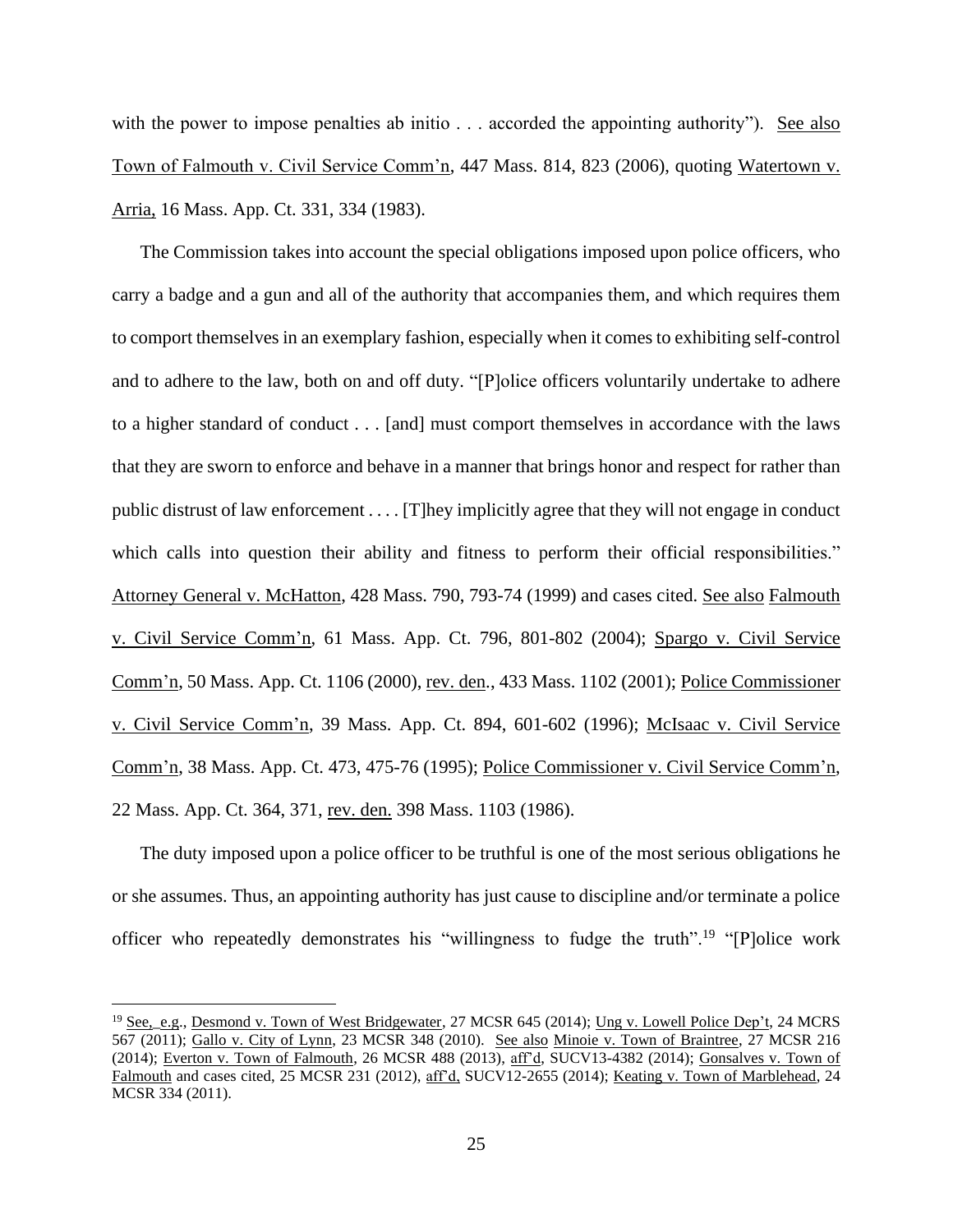frequently calls upon officers to speak the truth when doing so might put into question a search or might embarrass a fellow officer." Falmouth v. Civil Service Comm'n., 61 Mass. App. Ct. 796, 801 (2004) citing City of Cambridge v. Civil Service Comm'n, 43 Mass. App. Ct. 300, 303-305, rev. den., 428 Mass. 1102 (1997) ("It requires no strength of character to speak the truth when it does not hurt.")

The corollary to the serious consequences that flow from a finding that a law enforcement officer or applicant has violated the duty of truthfulness requires that any such charges must be carefully scrutinized so that the officer or applicant is not unreasonably disparaged for honest mistakes or good faith mutual misunderstandings. See, e.g., Boyd v. City of New Bedford, 29 MCSR 471 (2016) (honest mistakes in answering ambiguous questions on NBPD Personal History Questionnaire); Morley v. Boston Police Dep't, CSC No. G1-16-096, 29 MCSR 456 (2016) (candidate unlawfully bypassed on misunderstanding appellant's responses about his "combat" experience); Lucas v. Boston Police Dep't, 25 MCSR 420 (2012) (mistake about appellant's characterization of past medical history).

### **ANALYSIS**

A preponderance of the evidence establishes just cause for Dartmouth's decision to discharge the Appellant from his position as a DPD police officer. His self-admitted, repeated misuse of the CJIS system to query the criminal history of his ex-girlfriend and other persons with whom she worked or associated, represents substantial misconduct which adversely affects the public interest by impairing the efficiency of public service and, alone, justified his termination. In addition, although I conclude that direct evidence of the other alleged incidents of misconduct was sparse, I cannot conclude that Officer Luis was entirely truthful in all of his statements to investigators and before this Commission. This, together with the Appellant's failure to testify at his appointing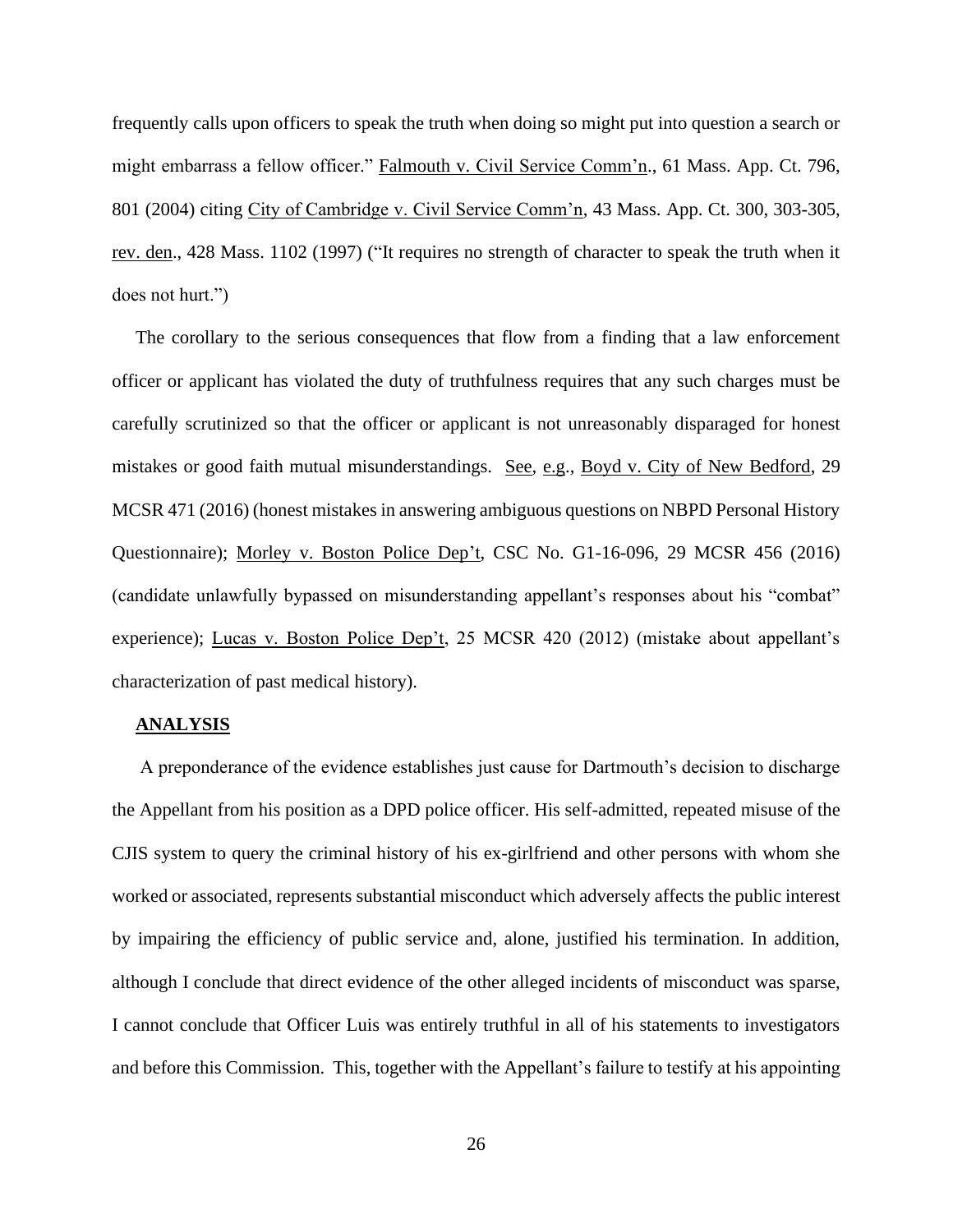authority hearing, along with the December 2016 judicial adjudication which resulted in a oneyear abuse prevention order against him, warrants the application of an adverse inference and provides an additional independent reason to uphold the decision to discharge him from his position of a DPD police officer.

#### Section 42 Claim

The Appellant contends that procedural flaws in the process leading to the Select Board's decision to terminate him and the imperfect notice of that decision require that the termination be vacated and he must be reinstated, effective November 27, 2016. I do not find this argument persuasive.

Section 41 of Chapter 31 requires that, after receiving the recommendation of the hearing officer designated by the appointing authority to conduct a disciplinary hearing regarding a tenured employee, "the appointing authority [here the DSB] shall give to such employee a written notice of his decision, which shall state fully and specifically the reasons therefor." G.L. c. 31, § 41, ¶ 1. Section 42 of Chapter 31 provides that if "an appointing authority has failed to follow the requirements of section forty-one in taking action which has affected [a tenured employee's] employment or compensation . . . *and that the rights of said person have been prejudiced thereby*, the commission shall order the appointing authority to restore said person to his employment immediately without loss of compensation or other rights." G.L. c. 31, § 41, ¶ 1 (emphasis added).

Here, the Dartmouth Select Board fully complied with the requirements of Section 41 of Chapter 31. The Appellant duly received a "written notice" of the DSB's decision on November 27, 2016, which "fully and specifically" stated the reasons for his termination. The flaws in the process were limited to the fact that (1) the written notice (on DSB letterhead) was signed by the Dartmouth Town Administrator but was not signed by any of the members of the DSB; and (2)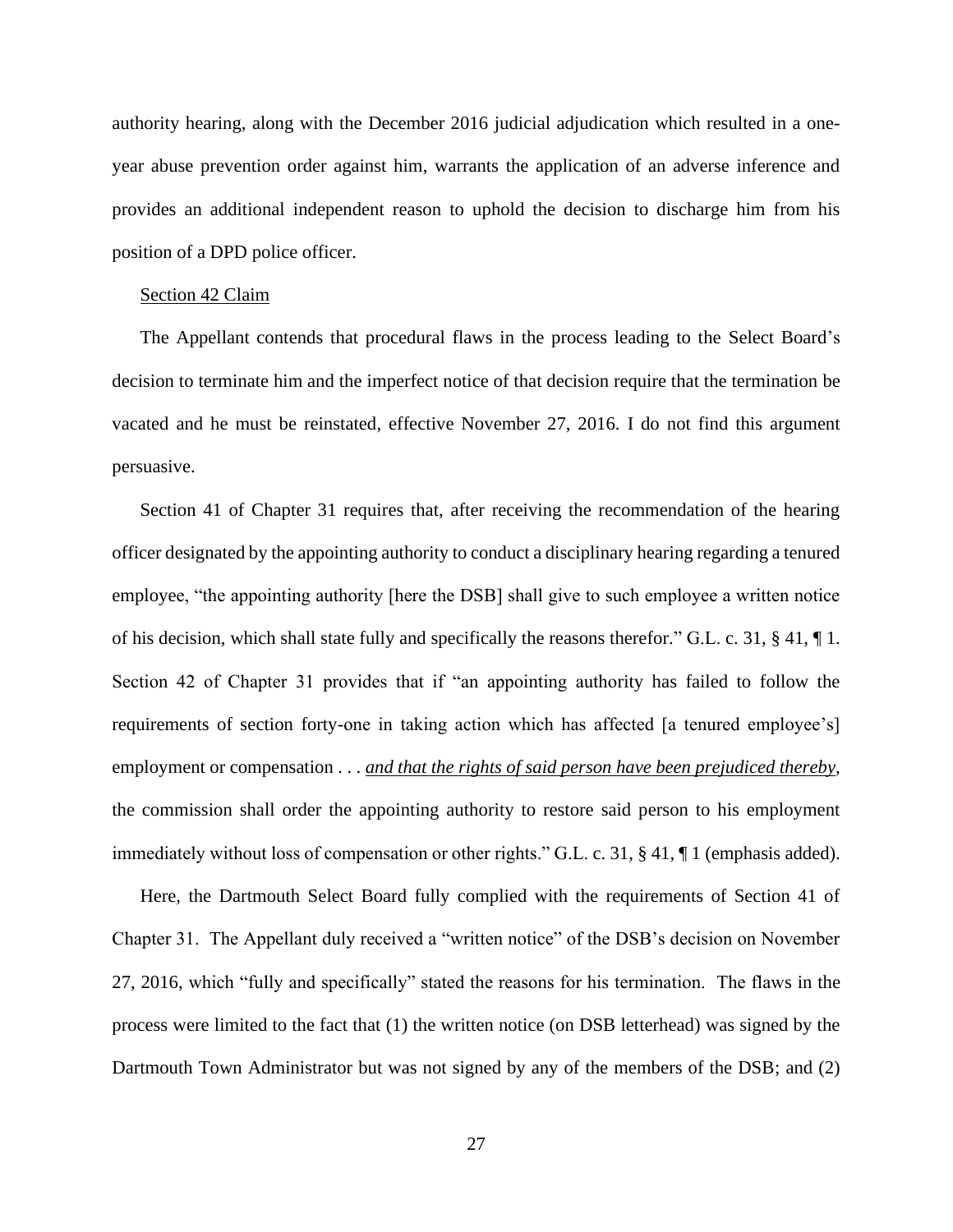the notice of termination referred to both on-duty and off-duty misconduct, while the DSB's vote, as reflected in its meeting minutes, is ambiguous as to whether or not the DSB had voted to termination Officer Luis solely "due to misconduct on duty". (See Finding of Fact ¶10) or for both on-duty and off-duty misconduct (See Findings of Fact ¶¶11-14).

The first alleged violation is plainly a ministerial error that did not adversely affect the Appellant's civil service rights. The error was corrected by the subsequent notice dated January 15, 2017. Officer Luis attended the DSB meeting and he was not prejudiced by the receipt of a written notice that did not bear the signatures of the members of the DSB.

The second procedural flaw is more problematic. The DSB's public vote on November 27, 2016 was to terminate Office Luis for "misconduct on duty". In fact, the plain intent of the DSB was to adopt the hearing officer's report, finding him guilty of both on-duty and off-duty misconduct. This ambiguity was not clarified until the second termination letter issued on January 15, 2017. I find that this delayed confirmation did not prejudice the Appellant for two reasons: (1) he failed to testify at the appointing authority hearing, despite full prior notice of all of the allegations against him, including both on-duty and off-duty misconduct: and (2) as explained below, the Appellant's on-duty misconduct, alone, provides just cause for his termination. Thus, the Appellant's Section 42 procedural claims must be denied.

#### Misuse of CJIS.

The preponderance of the evidence established that Officer Luis queried CJIS repeatedly to seek information on RD, her father, her brother, her employer, and other personal acquaintances. This misconduct, which the Appellant admits, provides just cause, by itself, for his termination. See, e.g., Lima v. City of New Bedford, 32 MCSR 98 (2019); Ung v. City of Lowell, 24 MCSR 567 (2011).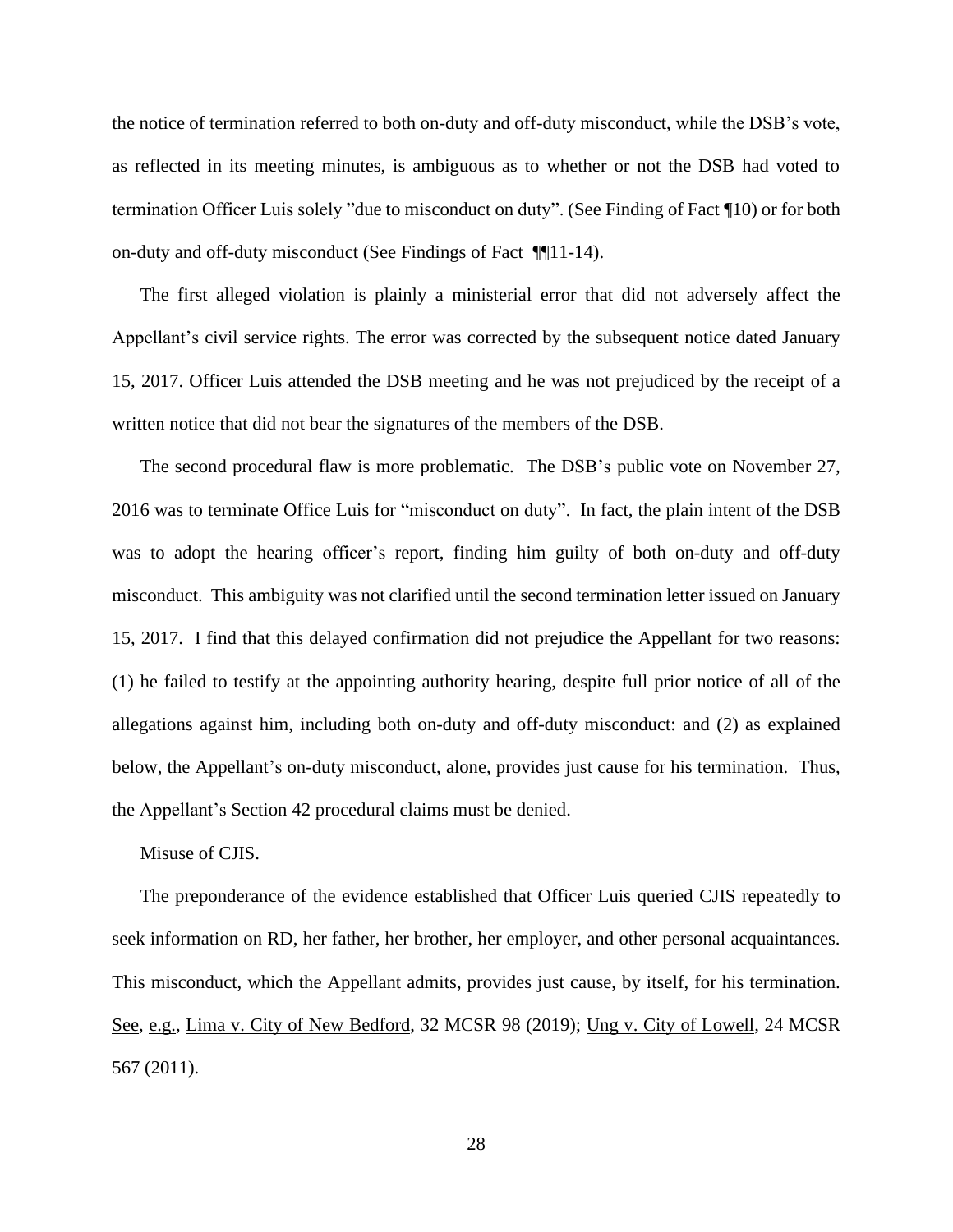I do not accept the Appellant's excuse that he was merely following instructions to stay current by making CJIS queries for "training" purposes, even though there was no criminal justice purpose involved. In the first place, those instructions were wholly unauthorized and could subject him and the DPD to state and federal civil and criminal sanctions. See, e.g., G.L. c. 6, § 178; 803 CMR §§ 7.09, 7.10 & 7.14; 28 C.F.R. § 20.38. Moreover, the Appellant's self-admitted use of CJIS for "personal use" to query those with whom he had personal conflicts raises his impropriety to a level that even his colleagues thought was inappropriate. Finally, the Appellant's claim that he used friends and family merely to stay current on his CJIS proficiency is not credible, given his extensive, repeated use of CJIS virtually every day on the job.

#### Other Alleged On-Duty Misconduct

The evidence that Officer Luis engaged in other misconduct while on duty (having sex with RD on January 7, 2016 and threatening her with a Taser on January 19, 2016) turns on circumstantial evidence of allegations which were not reported to anyone for nearly a year, and the credibility of the testimony of RD, Dartmouth's sole "percipient" witness. No witness, other than RD, not even VD, her father, corroborated those charges or had any percipient knowledge of such alleged misconduct.

I do not credit the testimony of RD or her father, VD, standing alone, as sufficient proof of these charges. The well-documented evidence of RD's frequent impairment through the abuse of alcohol, coupled with the denial of both RD and VD that she ever drank to excess, leads me to doubt her truthfulness, perception of events and memory. I am unable to find her uncorroborated testimony credible.

The diminished weight that must be given, and which I give, to the unreliable testimony of RD and VD, together with the limited circumstantial evidence of misconduct found in selected, often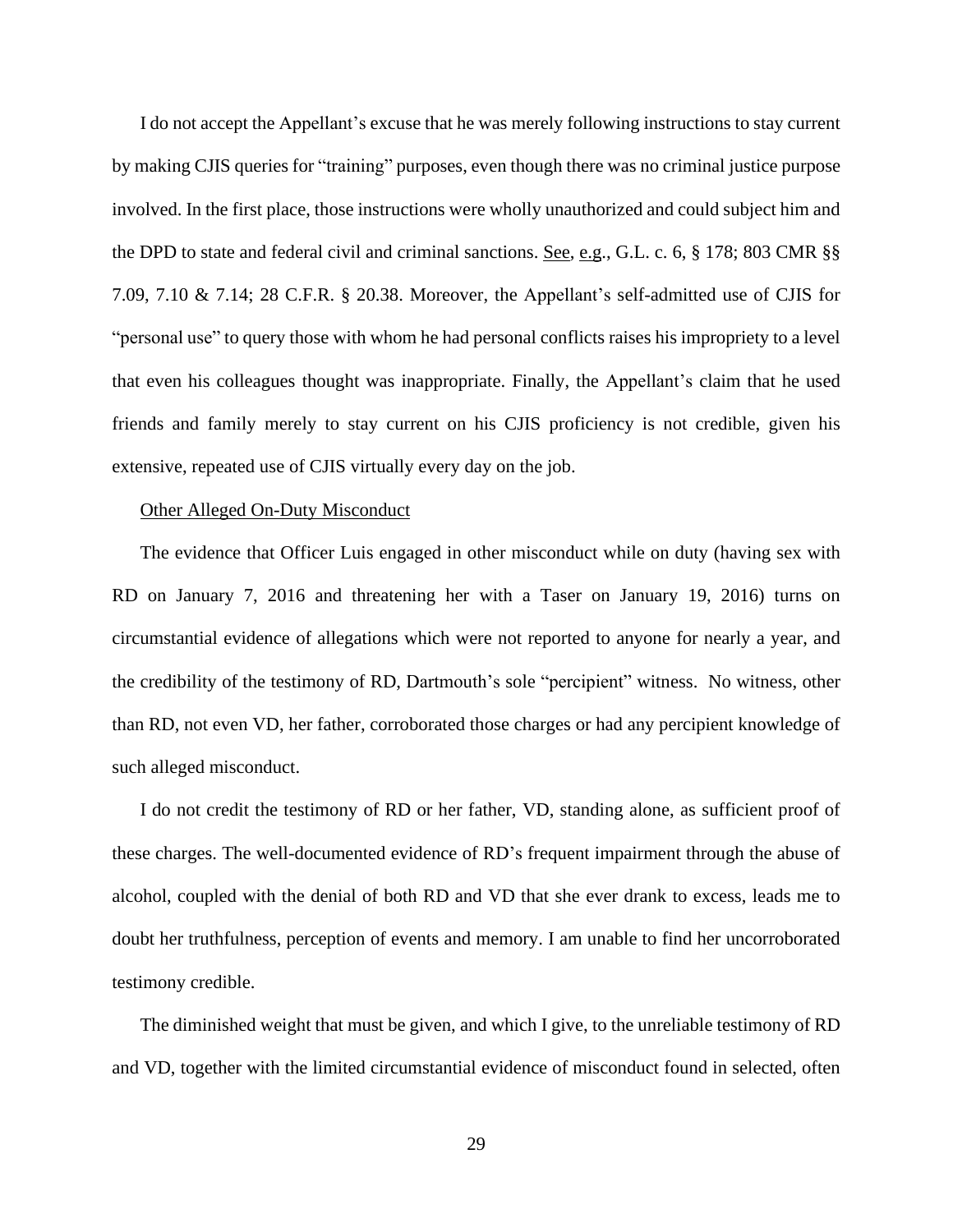ambiguous, text messages exchanged between RD and Officer Luis, is far too insufficient a combination to meet Dartmouth's burden to establish the alleged on-duty misconduct involving RD by a preponderance of the evidence, save for the misuse of CJIS noted earlier.

#### Other Off-Duty Misconduct

The facts underlying the alleged off-duty misconduct (destruction of property and kidnapping) are largely undisputed. The preponderance of the evidence, however, falls well short of proof that Officer Luis's action in any of those off-duty episodes rose to the level of the serious (felonious) misconduct with which he was charged. As my decision to uphold this termination does not turn on Officer Luis's off-duty behavior, I address these incidents briefly.

As to the damage to Officer Souza's home, the preponderance of the evidence failed to establish that Officer Luis had a felonious "intent", as charged, to cause that damage. Officer Luis admitted his misconduct and paid to repair the relatively minor damage at his own expense. Together with the other evidence of a pattern of failure to control his off-duty temper, this behavior is troubling and would justify remedial suspension and remedial counseling, but not termination.

The charge that Officer Luis "kidnapped" RD on January 8, 2016 (also a felony) falls short of proof by a preponderance of the evidence. I credit Officer Luis'stestimony that he alwaysintended to transport RD to her father's house. I find it troubling a middle-of-the-night trip of approximately 30 miles should go so seriously off-course and take some 2 ½ hours to accomplish, but I also find troubling that the DPD investigator chose not to interview both Mashpee police officers on the grounds that to do so would only produce evidence to refute RD's claim that she was "kidnapped". Again, with only RD's unreliable word on this matter, and given RD's intoxicated state at the time, the preponderance of the evidence does not support the serious charge of felonious misconduct.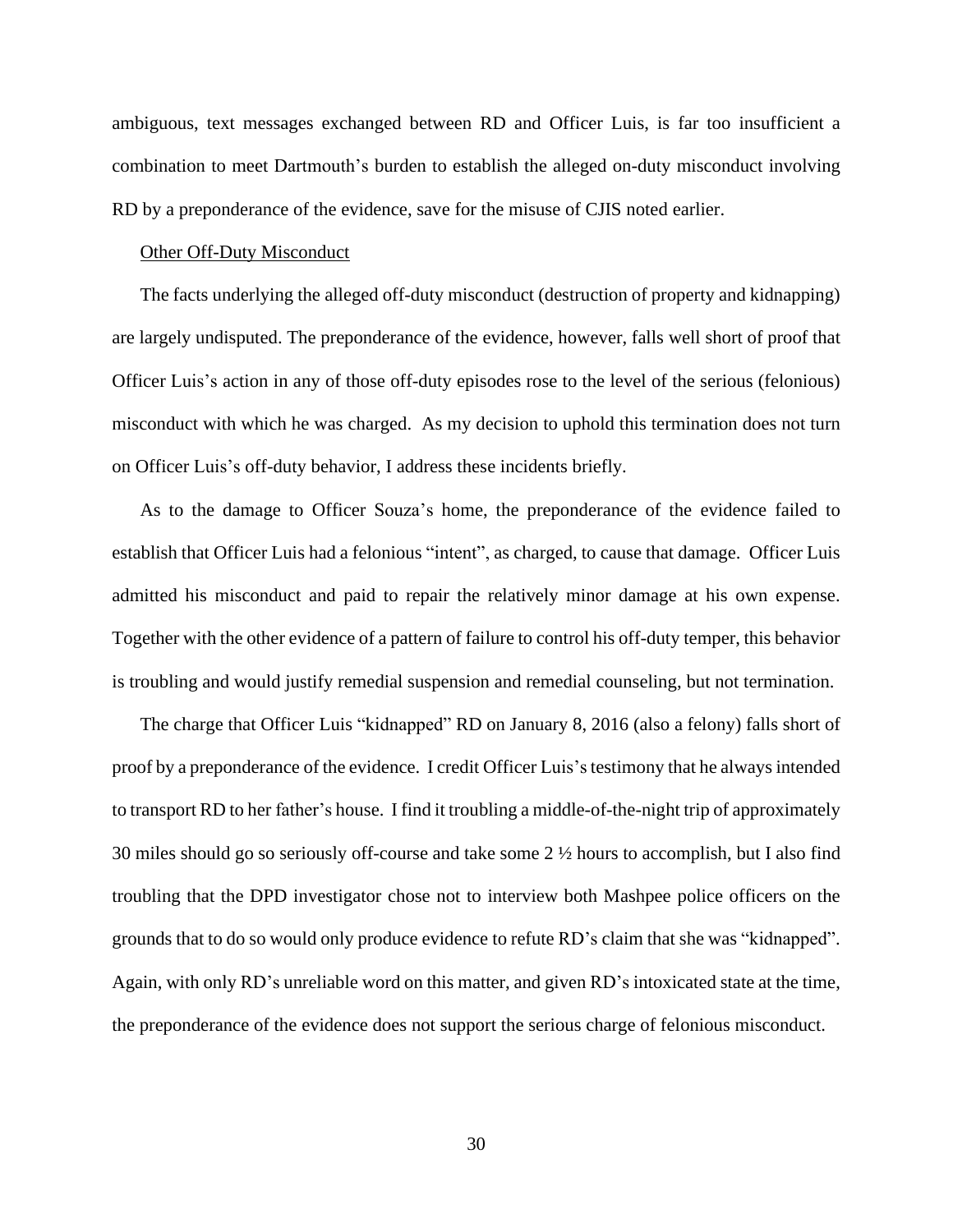#### **Untruthfulness**

I find that when it comes to the January 8, 2016 incident, Officer Luis was less than truthful about his behavior during that evening and into the early morning. I do not credit the curiously consistent story he and his sister related during their testimony at the Commission hearing. Rather, I find that, as Officer Luis initially told the DPD investigator, they all "went out" together that night. He and his sister either invented a story that he only went to that Fairhaven adult entertainment club after his sister called him, or, perhaps, they have that incident confused with another similar episode. The problems with that story are threefold: RD did not start working for the boss she was allegedly out drinking with that night until the summer of 2016, Officer Luis testified that he saw RD "gulp" at least three Fireballs while at the club that night, and there was no explanation for how he got to that Fairhaven club (but later was taken directly home to Dartmouth by VD). I find that Officer Luis was more truthful about his behavior when he said they all "went out" at his investigative interview than he was in his testimony at the Commission hearing. The discrepancies in his Commission testimony, and his persistence in maintaining a suspicious narrative of his conduct on January 8, 2016, cast doubt on whether he has told the full story about getting lost for a good hour after he clearly must have known he erred by crossing the Bourne bridge over the Cape Cod Canal, if he truly intended to drive straight to Plymouth from Fairhaven, and yet he still proceeded for approximately 15 miles deep into Upper Cape Cod. These circumstances lead me to find that the Select Board was justified to conclude that Officer Luis was "fudging the truth" about his behavior on January 8, 2016.

The remaining charges that Officer Luis was untruthful when questioned during the internal affairs investigation about his behavior largely collapse with Dartmouth's failure to prove the underlying misconduct (giving Officer Souza a false story about causing damage to his home when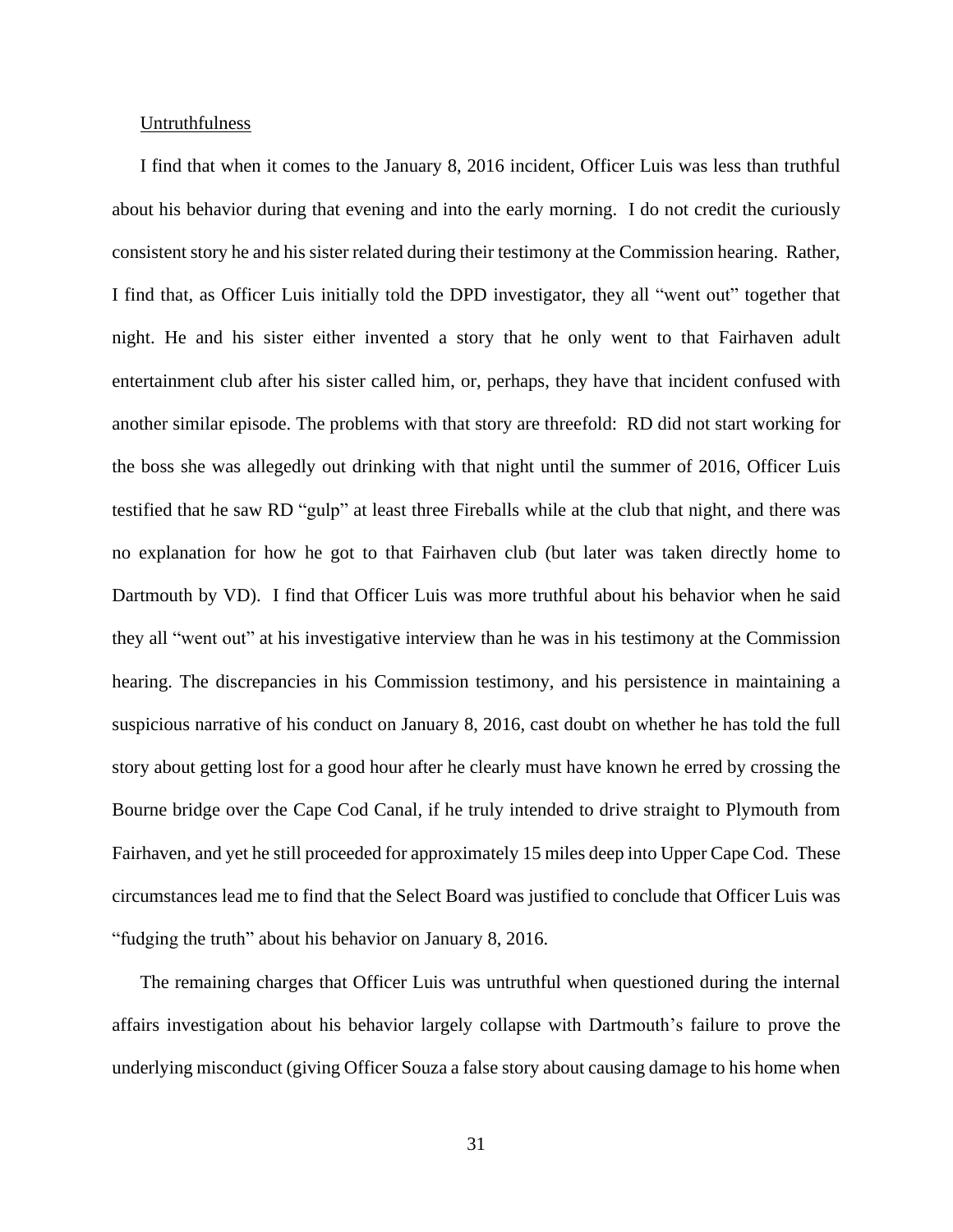he did, in fact, quickly revise and tell him the truth, as he admitted to the investigators; dissembling about sex with RD on duty on January 7, 2016, and "kidnapping" RD on January 8, 2016, neither of which was proved; and physically striking and pointing a Taser at RD on January 19, 2016, as to which RD's testimony was discredited by the discrepancies in her story and the lack of any credible corroborative evidence of this very serious charge). Concerning the final, "stand-alone" charge of untruthfulness (i.e., not coupled with any charge that he committed misconduct), Dartmouth relied entirely on totem-pole hearsay (from the unreliable mouth of RD) about one alleged telephone message a former boyfriend told her he received in April 2016. This hearsay evidence, which I do not find reliable, leaves Officer Luis's denial that he left such a message even further from the level of proof required to prove untruthfulness of a police officer.

### The December 2016 Restraining Orders

Dartmouth did not include as a reason for Officer Luis's termination the fact that, after a hearing and the opportunity for a district court judge to view both parties, RD was granted a oneyear Abuse Prevention Order against Officer Luis on December 19, 2016, and that the restraining order he sought against RD was dismissed. (Dartmouth originally charged Officer Luis with an inability to perform his duty because he lost his ability to carry a firearm and then withdrew that charge when RD's restraining order was modified to allow him to carry his duty weapon). I cannot ignore, however, the fact that the district court judge concluded that there was sufficient evidence of the risk of abuse to RD that a long-duration court order that Officer Luis stay away from, and not abuse, RD, but not vice-versa, was called for. This judicial finding, in combination with the adverse inference drawn from Officer Luis's failure to testify at the appointing authority hearing and my findings that the Appellant has demonstrated pattern of difficulty controlling his temper, and his untruthfulness about his actions on January 8, 2016, provides a further independent reason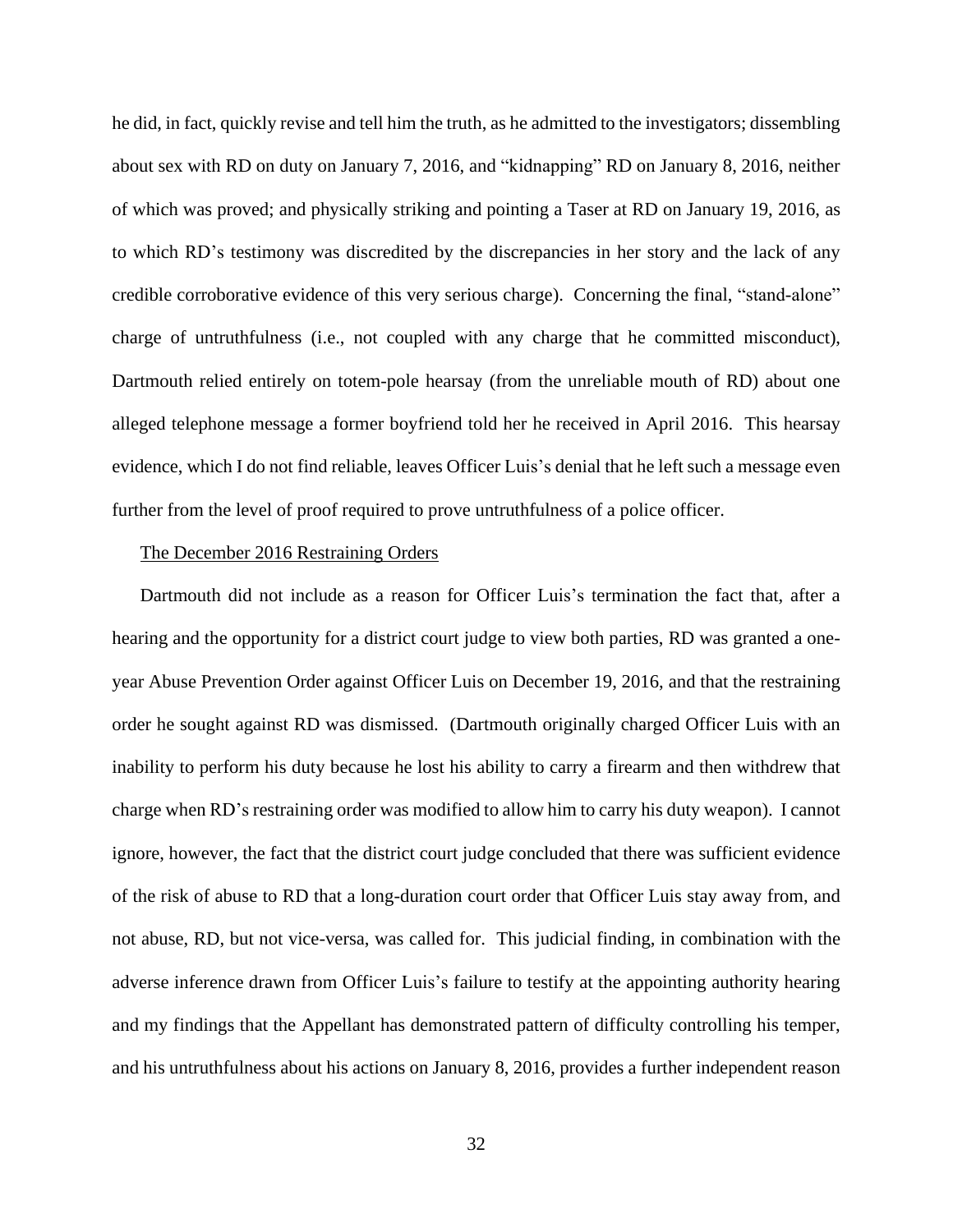to conclude that Dartmouth has shown, by a preponderance of the evidence, that Officer Luis failed to "comport [himself] in accordance with the laws that [he is] sworn to enforce and behave in a manner that brings honor and respect for rather than public distrust of law enforcement."

In sum. the picture that is painted here is one of a police officer with poor judgment, both onduty and off-duty, who is prone to "fudging the truth" about his personal conduct and is prone to outbursts that ultimately resulted in a district court judge entering a one-year restraining order against him. This level of misconduct adversely affects the public interest and impairs the efficiency of the public service. It fails to meet the high standards required of police officers. Thus, just cause has been established for Dartmouth's decision to terminate Officer Luis from his position as a DPD police officer

### **CONCLUSION**

For these reasons, the Appellant's appeals, under Case Nos. D-17-248 and D1-18-022, are

hereby **DENIED.** The Appellant's termination is sustained, effective November 27, 2016.

Civil Service Commission

*/s/ Paul M. Stein*\_\_\_ Paul M. Stein Commissioner

By a 4-0 vote of the Civil Service Commission (Bowman, Chair; Ittleman, Stein and Tivnan, Commissioners [Camuso – Absent]) on July 15, 2021.

Either party may file a motion for reconsideration within ten days of the receipt of this Commission order or decision. Under the pertinent provisions of the Code of Mass. Regulations, 801 CMR 1.01(7)(1), the motion must identify a clerical or mechanical error in this order or decision or a significant factor the Agency or the Presiding Officer may have overlooked in deciding the case. A motion for reconsideration does not toll the statutorily prescribed thirty-day time limit for seeking judicial review of this Commission order or decision.

Under the provisions of G.L c. 31, § 44, any party aggrieved by this Commission order or decision may initiate proceedings for judicial review under G.L. c. 30A, § 14 in the superior court within thirty (30) days after receipt of this order or decision. Commencement of such proceeding shall not, unless specifically ordered by the court, operate as a stay of this Commission order or decision. After initiating proceedings for judicial review in Superior Court, the plaintiff, or his / her attorney, is required to serve a copy of the summons and complaint upon the Boston office of the